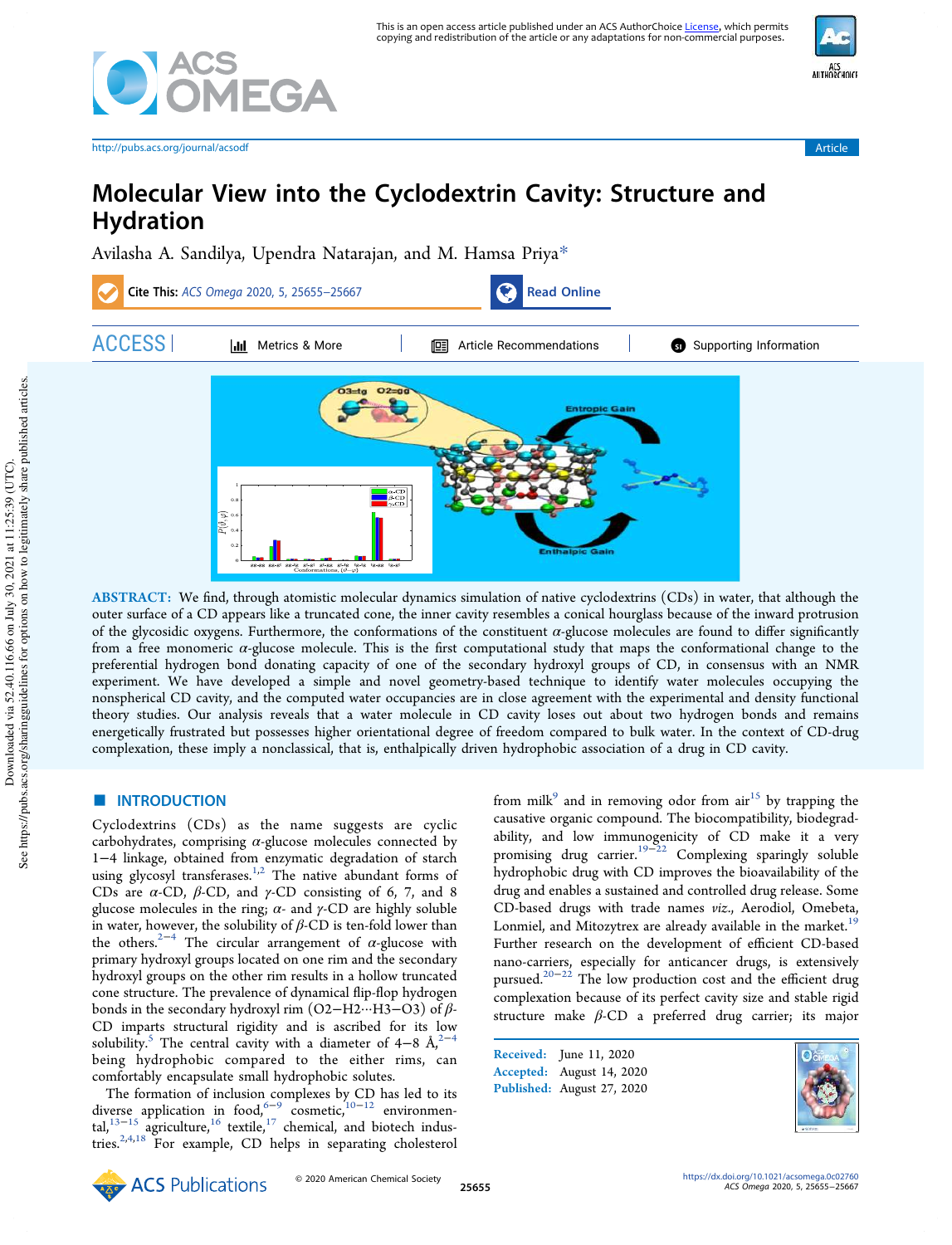drawback of low solubility can be surpassed by substituting some of the secondary hydroxyl groups by methyl  $(M-\beta-CD)$ or hydroxypropyl (HP- $\beta$ -CD) or sulfobutyl ether (SBE- $\beta$ -CD) groups; ∼25−30 fold enhancement of solubility has been reported.<sup>21</sup>

The major driving forces for CD inclusion complex have been suggested to be van der Waals interaction and hydrophobic interaction.<sup>3,23,24</sup> The electrostatic and hydrogen bonding, although not dominant, could significantly influence the conformation of the complex. As per the classical view, a hydrophobic association is entropically driven as the ordered water around the solute gains entropy upon relocating to the bulk medium.<sup>25</sup> Contrastingly, the experimental evidence of both the enthalpy and the entropy change to be negative during complexation imply a nonclassical, i.e., enthalpically driven association of an apolar guest into the host CD cavity.<sup>3</sup>

In aqueous solution, in the absence of a guest molecule, the CD cavity is typically filled by water molecules, corroborated by the X-ray and neutron diffraction studies.1,4,5,26−<sup>31</sup> An average occupancy of 2.6,  $27$  6.5,  $28$  and 8.8<sup>31</sup> waters, statistically distributed over multiple sites inside the cavity of  $\alpha$ -CD,  $\beta$ -CD, and  $\gamma$ -CD, respectively, has been reported. Such waters confined within the cavity may not be able to complete its hydrogen bond network as in bulk medium and, hence, would be energetically frustrated.<sup>3,23</sup> Liberation of these high-energy water from the cavity, as a ligand enters into the cavity, makes the cavity−ligand complexation an enthalpically driven process.<sup>32,33</sup> Indeed, the release of the high-energy waters from the cavity has been confirmed through isothermal titration calorimetry and molecular dynamics (MD) simulations, as an essential driving force for high affinity binding of neutral guest molecules with cucurbit<sup>[n]</sup>urils.<sup>34</sup> Moreover, larger the deficiency of the hydrogen bonds for the cavity waters, higher is the affinity of the supramolecular complex,  $33$ but not a strong correlation as other factors like host−guest interaction and host−water hydrogen bonds could also influence the stability of the inclusion complex. Unlike cucurbit[*n*]urils, glycosidic oxygen and hydroxyl groups of the CD can form hydrogen bond with cavity waters. A detailed understanding of hydration of CD, especially inside the cavity, is imperative for a comprehensive understanding of CD-drug interactions.

Numerous MD simulation studies have investigated the conformational dynamics and hydration of native and substituted  $CDs$  using various force fields like  $CVFF$ ,<sup>35</sup>  $\text{CSFF}/\text{CHARMM},^{36-40}$  GROMOS,<sup>41–44</sup> GLYCAM98,<sup>45</sup>  $q4$ mdCD,<sup>46</sup> and OPLS.<sup>47,48</sup> The accuracy of the MD results, indeed, depends on the reliability of the underlying molecular model. Development of force field for carbohydrates had been a challenge to the computational chemists, compared to protein, lipids, or other biomolecules, owing to the conformational heterogeneity of carbohydrates.<sup>49,50</sup> A comparative study on the newer carbohydrate force fields reports equivalent performance of  $53A6<sub>GLYC</sub>$ ,  $56A6<sub>Carbo_R</sub>$ ,  $2016H66$ , CHARMM36, and amber-based q4mdCD force fields in reproducing the structural details of  $CD<sub>1</sub><sup>51</sup>$  closely agreeing with the crystallographic data. Only in these force fields,  $\alpha$ glucose of CD was predominantly found to adopt  ${}^4C_1$  chair conformation, however, a frequent tumbling (upside down orientation) of a few glucose units was observed for CHARMM36 and q4mdCD force fields, with lesser tumbling events for  $56A6_{\rm Carbon\_R}$  and 2016H66 force fields and none for  $53A6<sub>GLYC</sub>$ . The hydrogen bond donating capacity of two

secondary hydroxyl oxygens (O3 and O2) has been found to vary among the force fields-both are equivalent in CHARMM36; O2 to be a slightly better donor than O3 in q4mdCD; O3 to be a stronger donor (3−5 fold) than O2 for the GROMOS force fields. In this work, we have identified that the trend represented by the GROMOS force field is in compliance with a NMR spectroscopic measurement<sup>52</sup> and is mainly due to the change in the conformation of the former hydroxyl group (O3H3) to avoid steric clashes upon cyclization.

From the spatial distribution of water around CD, the ordering of water around  $β$ -CD was observed to be higher than that around  $\alpha$ -CD or  $\gamma$ -CD, by the virtue of the highly restrained motion of the  $\beta$  macrocyclic ring.<sup>37</sup> Such an enhancement of the local water structure has been attributed for the low solubility of  $\beta$ -CD. Surprisingly, the hydration free energy, as estimated by free-energy perturbation, could not explain the anomalous solubility of  $\beta$ -CD, and indeed, the hydration free energy has been found to decrease with increase in the number of glucose units in the macrocycle. $36$  On the other hand, it has been reported in another MD study that the tetrahedral ordering of water gets disrupted in the vicinity of a CD molecule, with a profound effect on cavity confined waters, and to somewhat lesser extent on the outer hydration layer.<sup>4</sup> Furthermore, the dynamics of water proximal to CD is also retarded—the relaxation time  $(\tau)$  corresponding to translational diffusion, rotational motion, and hydrogen bond formation of waters in three regimes *viz*., intra cavity (c), hydration layer (h), and bulk(b) medium is determined to follow the order:  $\tau_c > \tau_h > \tau_b$ .<sup>44</sup> In the study, water in the hydration layer has been identified from the radial distribution function (rdf) of water around the oxygen atoms of the CD, while that in cavity has been identified by a grid-based approach.

Most of the simulation studies<sup>35,43,45,46</sup> assume CD cavity to be spherical and report the coordination number, obtained from the area under the first peak of the rdf of water about the CD geometric center (center of mass), as the water occupancy inside cavity. The molecular structure of a CD is highly nonspherical; we find in our simulations, because of the inward protrusion of the glycosidic oxygen, the CD cavity to be narrower in the middle compared to the either outer hydroxyl rims. The heights of the hydroxyl rims from the CD center are also different. It is, therefore, fundamentally inappropriate to use rdf that assumes spherical symmetry for a molecule to compute water occupancy inside CD cavity. Some MD simulations have used cylindrical distribution function<sup>39,40</sup> and grid-based approach.<sup>42,44</sup> Although these are better techniques compared to spherical rdf, they assume an average CD structure and may not incorporate the conformational variation of CD in solution.

For an accurate estimation of water occupancy in CD cavity, here, we have developed a simple and novel geometry-based approach, incorporating the structural fluctuations of CD; the computed average and maximal water occupancies closely match with the crystallography<sup>1,4,5,26,28</sup> and density functional theory (DFT) studies,  $55,54$  respectively. We find the intra cavity waters to form less number of hydrogen bonds than bulk water; moreover, they preferably form hydrogen bond among themselves, forming only a few hydrogen bonds with the CD wall. The mean binding energy and the excess chemical potential of a water inside the cavity, although attractive, are found to be less favorable compared to bulk water as a result of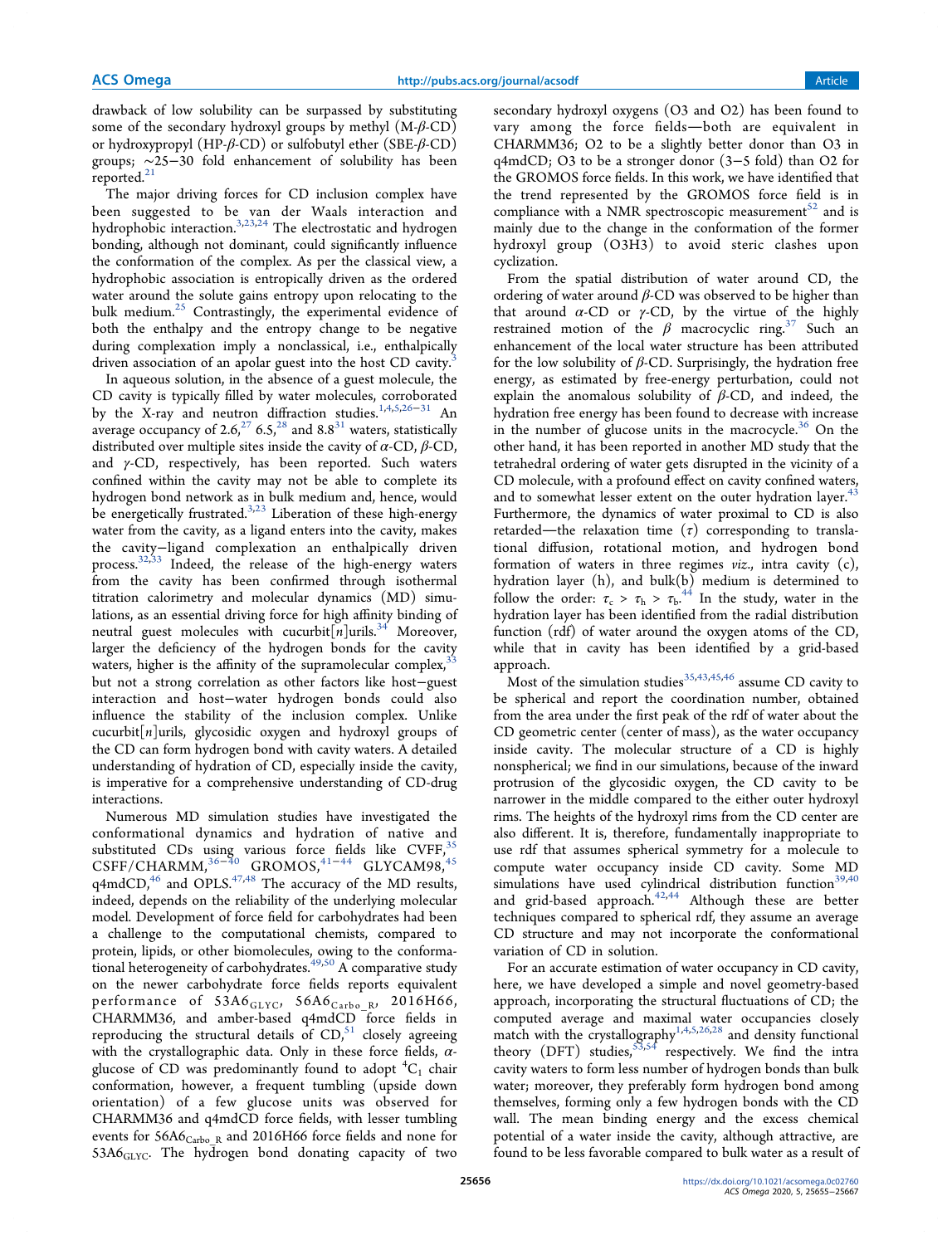|                      | $\alpha$ -CD    |                         | $\beta$ -CD     |                        | $\gamma$ -CD    |                            |
|----------------------|-----------------|-------------------------|-----------------|------------------------|-----------------|----------------------------|
| parameter            | this work       | reported                | this work       | reported               | this work       | reported                   |
| $\phi$ , deg         | $119.0 \pm 4.2$ | $117.2^a$               | $117.0 \pm 4.1$ | $110.4^a$              | $116.3 \pm 3.4$ | $115.6^a$                  |
| $\psi$ , deg         | $116.5 \pm 3.3$ | $116.0^a$               | $116.4 \pm 3.5$ | $119.0^a$              | $116.8 \pm 2.6$ | $116.5^a$                  |
| $\delta$ , deg       | $119.7 \pm 0.3$ | $119.6^a$               | $128.1 \pm 0.4$ | $127.4^a$              | $134.4 \pm 0.4$ | $131.4^a$                  |
|                      |                 | 119.9 <sup>c</sup>      |                 | $128.3^{\circ}$        |                 | 134.9 <sup>c</sup>         |
| $d_{11}$ , nm        | $0.42 \pm 0.02$ | $0.42^{\rm a}$          | $0.43 \pm 0.02$ | $0.43^a$               | $0.44 \pm 0.02$ | 0.44 <sup>a</sup>          |
|                      |                 | $0.42^{\circ}$          |                 | 0.44 <sup>c</sup>      |                 | $0.45^{\circ}$             |
| $d_{23}$ , nm        | $0.29 \pm 0.03$ | 0.30 <sup>a</sup>       | $0.29 \pm 0.03$ | $0.34^{a}$             | $0.29 \pm 0.03$ | 0.30 <sup>a</sup>          |
|                      |                 | 0.30 <sup>c</sup>       |                 | 0.29 <sup>c</sup>      |                 | 0.28 <sup>c</sup>          |
| $d_{66}$ , nm        | $0.55 \pm 0.10$ | $0.55^{\rm a}$          | $0.53 \pm 0.10$ | $0.55^{\rm a}$         | $0.52 \pm 0.10$ | $0.53^{\circ}$             |
| $r_{\Omega}$ , nm    | $0.42 \pm 0.01$ | $0.44 \pm 0.06^{\rm b}$ | $0.49 \pm 0.01$ | $0.5 \pm 0.07^{\rm b}$ | $0.58 \pm 0.01$ | $0.59 \pm 0.08^{\text{h}}$ |
| $r_{O2}$ , nm        | $0.56 \pm 0.01$ |                         | $0.64 \pm 0.02$ |                        | $0.72 \pm 0.01$ |                            |
| $r_{\text{O6}}$ , nm | $0.53 \pm 0.04$ |                         | $0.59 \pm 0.04$ |                        | $0.64 \pm 0.04$ |                            |
| $h_{12}$ , nm        | $0.24 \pm 0.01$ |                         | $0.24 \pm 0.01$ |                        | $0.24 \pm 0.01$ |                            |
| $h_{16}$ , nm        | $0.31 \pm 0.02$ |                         | $0.31 \pm 0.02$ |                        | $0.31 \pm 0.02$ |                            |
| $h$ , nm             | $0.55 \pm 0.03$ |                         | $0.55 \pm 0.03$ |                        | $0.55 \pm 0.03$ |                            |
| $\Omega_{01}$        | $0.91 \pm 0.03$ | $0.89^{a}$              | $0.89 \pm 0.03$ | 0.85 <sup>a</sup>      | $0.89 \pm 0.03$ | $0.89^{a}$                 |
| $\Omega_{O2}$        | $0.88 \pm 0.04$ |                         | $0.87 \pm 0.06$ |                        | $0.87 \pm 0.04$ |                            |
| $\Omega_{\text{O6}}$ | $0.64 \pm 0.08$ |                         | $0.62 \pm 0.09$ |                        | $0.59 \pm 0.09$ |                            |

#### Table 1. Structural Parameters Describing Molecular Arrangement of Neighboring  $\alpha$ -Glucose Units in Native CDs<sup>a</sup>

*a* $\phi$  and  $\psi$  are the glycosidic dihedral angles, defined as O5(*n*)−C1(*n*)−O1(*n*)−C4(*n* − 1) and C1(*n*)−O1(*n*)−C4(*n* − 1)−C3(*n* − 1), respectively; δ is the angle between three neighboring O1 atoms  $(O1(n-1)-O1(n)-O1(n+1))$ ;  $d_{ii}$  is the distance between the adjacent  $Oi(n)$ and  $Oj(n+1)$  atoms;  $r_{0i}$  is the rim radius of O*i* atoms computed as the radius of gyration of the O*i* atoms;  $h_{1j}$  is the distance between the center of mass of O1 atoms and the center of mass of O*j* atoms; CD height, *h*, is the distance between the centers of mass of the primary and the secondary hydroxyl rims ( $h = h_{12} + h_{16}$ ); Ω<sub>Xi</sub> is the circularity of rim comprising O*i* atoms defined as the ratio of the smallest to the largest distance between any pair of O*i* atoms in the rim. Values obtained in this work are compared against those reported in ref 51 (a), ref 35 (b), and ref 4 (c).

its inability to complete its hydrogen bond network. The observed higher binding energy and lower tetrahedral ordering of the cavity confined water than that of bulk water hint that the expulsion of water from CD cavity to bulk medium, during CD-drug complexation, would be energetically driven.

# that the outer hydroxyl rims are not equidistant from the CD center-the secondary hydroxyl rim is closer to the center than the primary hydroxyl rim  $(h_{12} < h_{16})$ .

We can notice, from Table 2, that a CD with *n* glucose molecules, on an average, forms ∼ 5*n* + 3 hydrogen bonds. The

# ■ RESULTS AND DISCUSSION

CD Cavity Resembles a Conical Hourglass because of the Inward Protrusion of the Glycosidic Oxygens. Table 1 lists some structural parameters characterizing the molecular arrangement of the neighboring  $\alpha$ -glucose units, the values obtained from our simulations are in close agreement with the values reported by crystallography<sup>4</sup> and other simulation<sup>35,51</sup> studies. The glycosidic dihedral angles  $\phi$  and  $\psi$  of three native CDs are the same within the observed variation and correspond to the minima value of the  $56A6_{\text{Carbo R}}$  force field; $50$  this imparts rigidity to the glycosidic rim as evident from the high circularity value of ∼0.9. The angle between three neighboring glycosidic oxygens  $(O1)$ ,  $\delta$ , matches with the crystallographic data, $4$  furthermore, they are almost equal to the angle between the sides of a regular hexagon (120°) in  $\alpha$ -CD, regular heptagon (128.5°) in  $\beta$ -CD, and regular octagon (135 $\degree$ ) in  $\gamma$ -CD, clearly indicating an ideal polygonal arrangement of  $\alpha$ -glucose units in the CD ring. Every glucose molecule adopted  ${}^{4}C_{1}$  conformation, and no flipping of the neighboring glucose units was observed during simulation. The cavity height, computed from the distance between the centers of mass of the primary and the secondary hydroxyl rims, is 0.55 nm for all native CDs, whereas a value of ∼0.8 nm reported by the diffraction studies<sup>4,35,46</sup> could possibly correspond to a maximum distance between the hydrogens of the either hydroxyl rims; because of significant fluctuations in the hydrogen orientations, we did not include the positions of the hydrogen in measuring CD height. It is important to note

Table 2. Average Number of Hydrogen Bonds per CD Molecule

| CD molecule  | intramolecular | intermolecular | total |
|--------------|----------------|----------------|-------|
| $\alpha$ -CD | 4.9            | 27.8           | 32.7  |
| $\beta$ -CD  | 5.6            | 32.3           | 37.9  |
| $\gamma$ -CD | 6.4            | 36.6           | 43.0  |

existence of a hydrogen bond is determined by the geometric criteria, that is, donor (D)−acceptor (A) distance is less than 0.35 nm and the hydrogen−donor−acceptor angle (∠ HDA) is less than or equal to 30°. The average distance of 0.29 nm between O2 and O3 of the neighboring glucose molecules (Table 1) in all three CDs facilitates hydrogen bonding in the secondary hydroxyl rim, indeed, for *n* glucose units in CD ring, almost *n* − 1 intramolecular hydrogen bonds are observed (Table 2). Such a linear scaling of intramolecular bonds does not indicate any preferential stability of hydrogen bonds in  $\beta$ -CD. Moreover, the circularity of 0.87−0.88 for the secondary hydroxyl rim of native CDs (Table 1) implies the rim to be equivalently rigid in all CDs. This is contradictory to the earlier MD studies, with older CHARMM force field, that have reported the structure of  $β$ -CD to be rigid relative to  $α$ -CD or γ-CD, because of the higher stability of intramolecular hydrogen bond $36$  or as inferred from the restrictive motion of the macrocycle.<sup>37</sup>

The primary hydroxyl groups, on the other hand, do not form intramolecular hydrogen bonds as the neighboring O6 atoms are far away from each other, however, they only form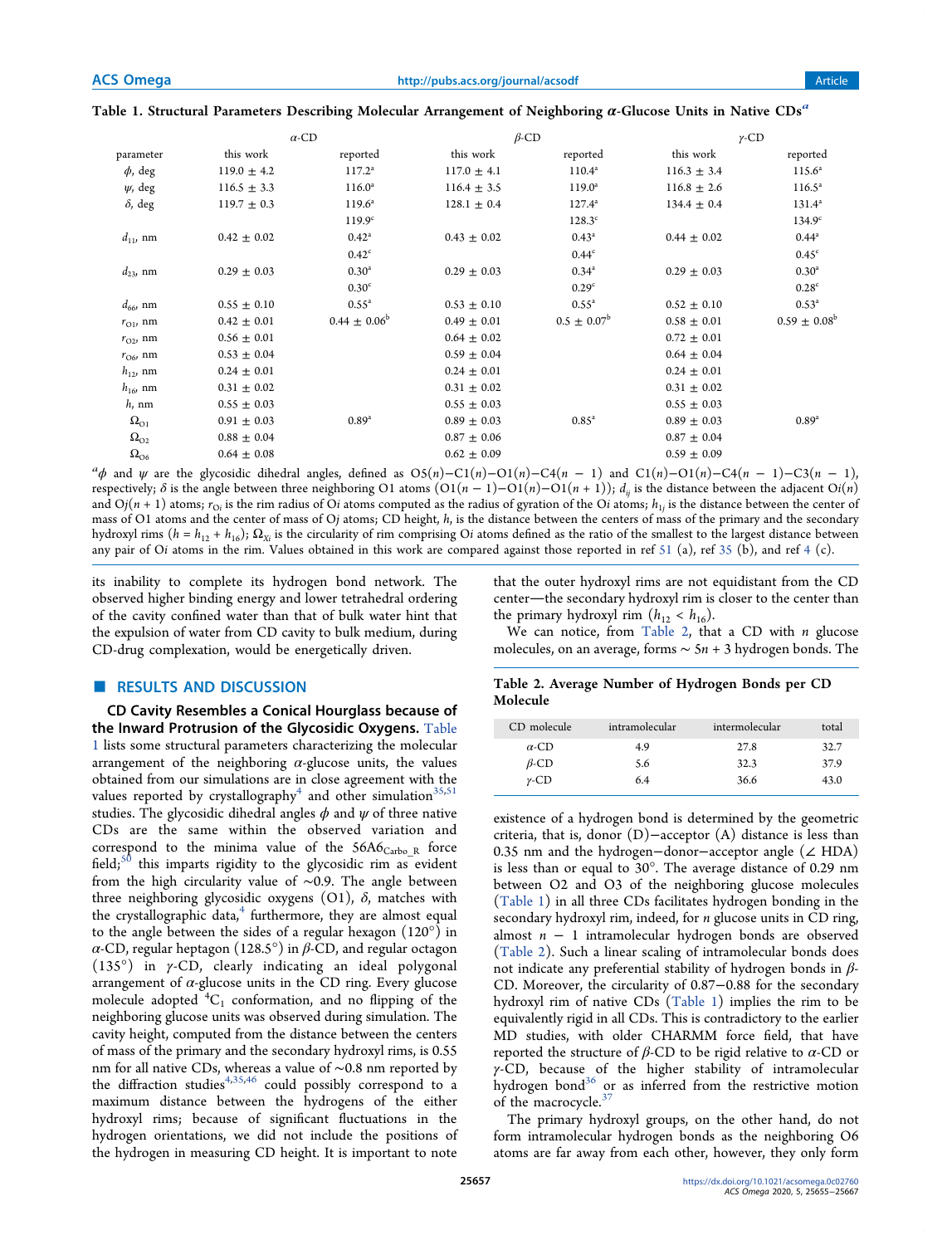hydrogen bonds with the vicinal water molecules, majorly contributing to the intermolecular (CD−water) hydrogen bonds. Each glucose molecule of a CD (Table 2) forms about 4−5 hydrogen bonds with the surrounding water molecules, comparable to the average hydration number of  $5.9 \pm 0.3$  per glucose molecule in native CD, estimated by dielectric relaxation spectroscopy.<sup>55</sup> Because of the fluctuations in the CD−water (solvent) interactions, the primary hydroxyl rim exhibits the most structural flexibility manifested by the low circularity of the rim.

The conformational orientation of the primary hydroxyl group is defined by the dihedral angle,  $\omega \equiv \text{O}5-\text{C}5-\text{C}6-\text{O}6$ . For a  $\alpha$ -glucose monomer in aqueous solution, gt (gauche +) conformation is the most dominant conformation followed by gg (gauche -), with a negligible tg (trans) population. During cyclization of  $\alpha$ -glucose molecules to form CD, gg gains dominance (Figure 1a) $-$ gg:gt:tg conformational population of the primary hydroxyl groups are 54:45:1, 52:47:1, and



Figure 1. Comparison of the conformational distribution of the primary hydroxyl groups defined by the dihedral angle  $\omega \equiv \text{O}5-\text{C}5-\text{O}$ C6−O6 (a) and of the secondary hydroxyl groups defined by the dihedral angles  $\theta \equiv H_3 - O_3 - C_3 - C_2$  (b) and  $\varphi \equiv H_2 - O_2 - C_2 - C_3$ (c) of the constituent  $\alpha$ -glucose molecules in native CD with that of a free  $\alpha$ -glucose monomer in water. Color code: green- $\alpha$ -CD; blue $β$ -CD; red- $γ$ -CD, and black- $α$ -glucose monomer.

47:50:3 in  $\alpha$ -CD,  $\beta$ -CD, and γ-CD, respectively. When  $\alpha$ glucose molecules tend to arrange in a CD ring, to avoid steric clashes, the primary hydroxyl group prefer to point outward (gg conformation) of the macrocyclic ring, instead of orienting inward as in gt conformation, complying with the reported significant change in the corresponding NMR *J*-coupling constant of  $\alpha$ -glucose in CD from that of a monomeric  $\alpha$ glucose.<sup>52</sup> With an increase in the size of the CD macrocycle, the restriction on adopting outward gg conformation gets relaxed, hence, we see an increase in gt population, indeed, gt becomes dominant in  $\gamma$ -CD; this in turn leads to a decrease in the distance between the neighboring O6 atoms in the ring,  $d_{66}$ (Table 1).

Similarly, the cyclic arrangement of  $\alpha$ -glucose molecules in the CD macrocycle modulates the conformational orientation of the secondary hydroxyl groups (Figure 1b,c). The dihedral angles,  $\theta \equiv H_3 - O_3 - C_3 - C_2$  and  $\varphi \equiv H_2 - O_2 - C_3 - C_3$ , characterize the conformation about O*i*−C*i* bond. A drastic increase in trans (tg) population of the former is observed in CD, while only a little enhancement of both the gauche population (gt and gg) is observed for the latter. From the joint probability data on the orientation of the hydrogens about O3−C3 and O2−C2 bonds (Figure 2a), we find that the population of tg−gg combination is about 2−3 times more than the population of gg−gt combination. It so happens that the former conformation facilitates hydrogen bond with O3 as the donor, that is, O3−H3···O2, while the latter conformation facilitates hydrogen bond with O2 as the donor (O2−H2··· O3), with about 90% probability for the formation of hydrogen bond in the respective conformations (Figure 2b,c). This explains the 2−3 fold increase in hydrogen bond donating capacity of O3 atom over O2 atom in CD.  $\mathrm{^{3}J_{HCOH}}$  coupling constant obtained from the NMR experiment of CD in DMSO notifies a significant change in the conformation of the hydroxyl group about C3 from monomeric methyl-glucose, with a little change for the hydroxyl group about C2; such an altered orientation makes O3 a better hydrogen donor than O2.<sup>56</sup> The force fields CHARMM36 and q4mdCD (an amberbased force field exclusively developed for CD), however, do not accurately distinguish the hydrogen bond donating capability of the two atoms, reporting equivalent contribution<sup>51</sup> and O2 as better hydrogen bond donor than  $O3<sub>1</sub><sup>46,51</sup>$ respectively.

The structure of a CD based on the rim radii of C2, C1, and C6 rims resembles a hollow truncated cone demonstrated by the tapering radii of the rims— $r_{C2} > r_{C1} > r_{C6}$  (Table S1 in the Supporting Information). The hydration of the cavity, however, would be dictated by the orientation of the glycosidic, primary, and secondary hydroxyl groups. It is, therefore, appropriate to consider the positions of the oxygen atoms to define the geometry of a CD cavity. From Table 1, we can notice that the radius of O1 rim is smaller than the rim radii of either outer hydroxyl group rims—O2 rim and O6 rim, indicating a constriction of the cavity in the middle. Figure 3 reveals that because of the inward protrusion of glycosidic oxygens into the CD cavity, the inner cavity of a CD appears like a conical hourglass.

Energetics of Cavity Confined Waters are Correlated to Their Hydrogen Bonding Deficiency. As shown in Figure 4a, we can see that the rdf of water molecules about the CD center,  $g(r)$ , goes through a maximum at two regions with an intervening regime of low water density. The first peak, typically, corresponds to water inside the CD cavity, while the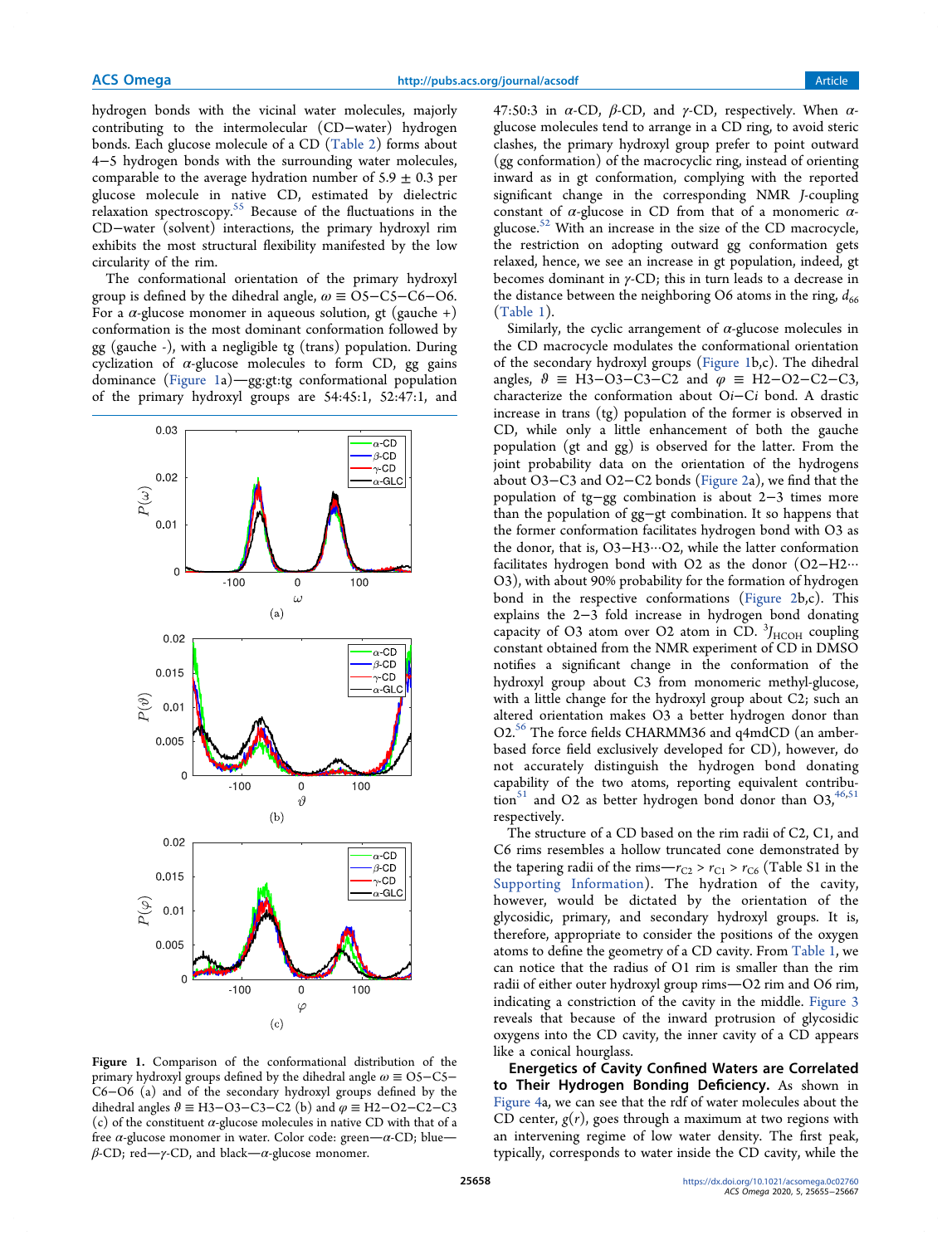

Figure 2. Joint probability distribution of the secondary hydroxyl groups in all possible combinations of the conformations defined by the dihedral angles  $θ ≡ H3-O3-C3-C2$  and  $φ ≡ H2-O2-C2-C3$ , observed during the simulation (a); and conditional joint probability distribution when the hydrogen bond of types O2−H2···O3 (b) and O3−H3···O2 (c) exists. Conformations are classified as gg, gt, and tg when the characterizing dihedral angle is in the range  $(-120, 0)$ ,  $(0, 0)$ 120), and (120, −120), respectively.

second peak corresponds to the first hydration layer of the outer CD surface. The mid-point of the intervening regime between the peaks matches with the position of the CD wall. It is a common practice to compute the average water occupancy inside CD cavity by integrating the rdf up to the position of the CD wall. The radial cut-off distance corresponding to the CD wall and the average water occupancy in CD cavity obtained from rdf are tabulated in Table 3. These values closely agree with other simulation studies.<sup>35,45,46</sup>

The inner cavity of a CD is highly nonspherical-cavity is centrally constricted and the outer hydroxyl rims are not equidistant from the CD center. In such a case, the coordination number obtained from rdf would be misleading as it could include water molecules outside the hydroxyl rims and may exclude some water molecules closer to the CD inner wall at the broader rims. The dotted circle, as shown in Figure 3, represents the cavity volume considered by the rdf approach,



Figure 3. VMD snapshot of  $\gamma$ -CD showing the conical hourglass structure of the CD cavity as radius of glycosidic rim (O1 atoms-red spheres) is smaller than the outer secondary hydroxyl rim (O2 and O3 atoms-green spheres) and the primary hydroxyl rim (O6 atoms-yellow spheres). The small blue spheres are the centers of mass of O2 atoms, O1 atoms, and O6 atoms; the three centers of mass are collinear. The height of the bottom cone (0.31 nm) is larger than the height of the top cone (0.24 nm). The dotted circle represents the spherical region of O1 rim radius, demonstrating that such spherical approximation of cavity significantly deviates from the actual cavity geometry.



Figure 4. (a) Radial distribution function for oxygen of water molecules around the geometric center (center of mass) of native CDs. The dashed vertical lines represent the radial cut-off distances corresponding to the CD wall from their respective centers, used to calculate the water coordination number in the inner region of CD ring. (b) Probability distribution of water occupancy  $(n_w)$  inside the cavity of native CDs as identified by our geometry-based approach. Color code: green- $\alpha$ -CD; blue- $\beta$ -CD, and red- $\gamma$ -CD.

we can notice the difference between the spherical volume and the actual volume of the cavity. In order to obtain an accurate estimate of the water molecules confined within the cavity, we developed a new geometry-based approach (see the Methods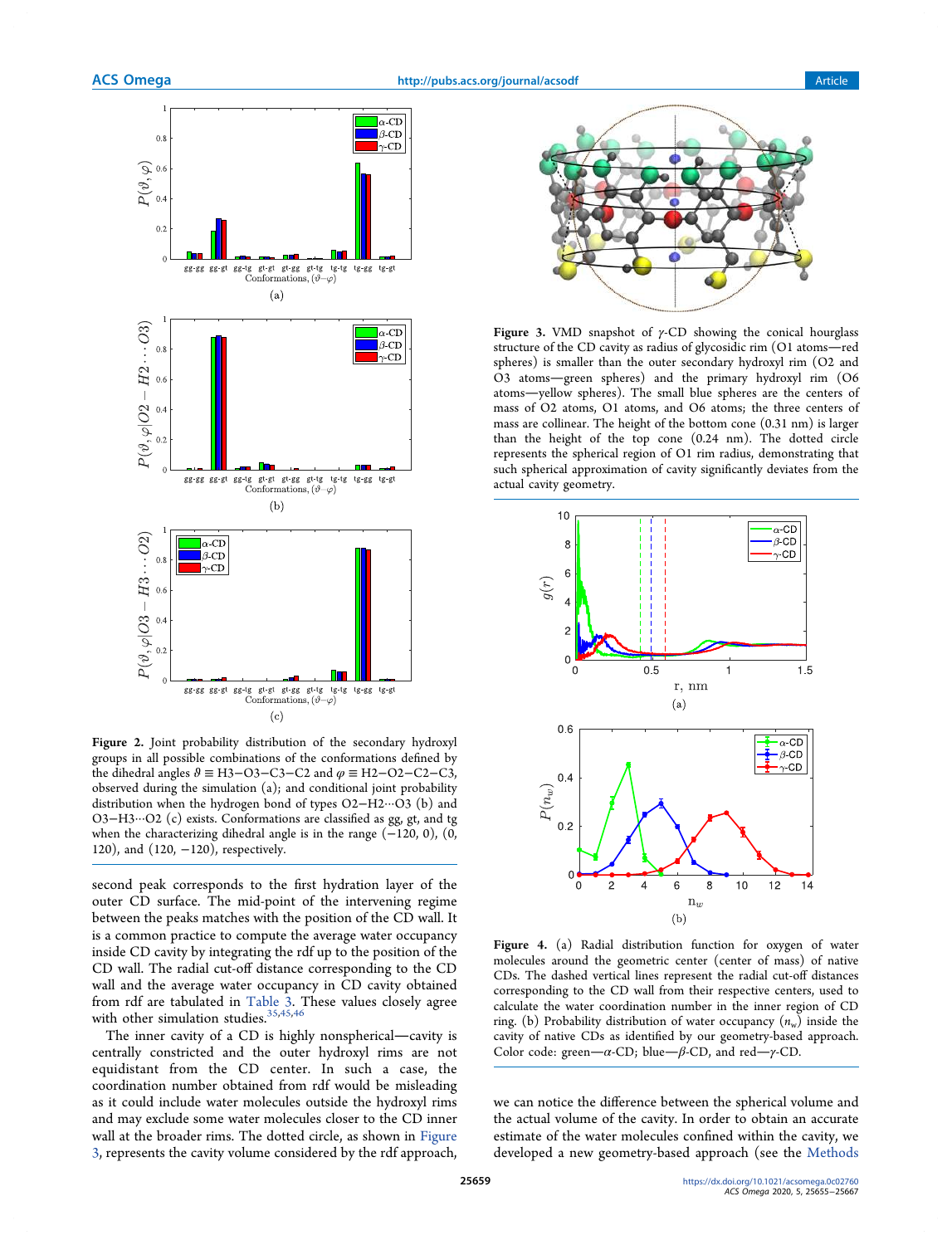Table 3. Comparison of the Computed Average Water Occupancy Inside CD Cavity, Determined from Radial Distribution Function  $(N_{\text{rdf}})$  of Water Molecules Around CD Center and from Our New Geometry-Based Approach  $(N_{\text{geom}})$ , against the Experimental Values  $(N_{\text{expt}})$ 

| molecule     | $r_{\rm cut}$ (nm) | $N_{\rm{rdf}}$ | $N_{\text{geom}}$ | $N_{\text{expt}}$ |
|--------------|--------------------|----------------|-------------------|-------------------|
| $\alpha$ -CD | 0.42               | $3.1 + 0.03$   | $2.3 + 0.04$      | $2.6^{27}$        |
| $\beta$ -CD  | 0.50               | $7.5 + 0.04$   | $4.6 + 0.03$      | $6.5^{28}$        |
| $\gamma$ -CD | 0.58               | $15.5 + 0.06$  | $8.6 + 0.14$      | $8.8^{31}$        |

section) to count water molecules inside the cavity, incorporating the structural fluctuations of the CD molecule.

Figure 4b shows the probability distribution of water occupancy inside CD cavity determined by our new approach, with an increase in the CD size, the cavity can accommodate more water molecules, and hence, the mean increases and the probability distribution of water occupancy becomes broader. We find the maximum occupancy of water inside the cavity as 5 in  $\alpha$ -CD, 9 in  $\beta$ -CD, and 14 in γ-CD. The actual position of these water molecules is shown in Figure 5, clearly revealing that all identified waters are totally inside the cavity. In a rigid



Figure 5. VMD snapshots showing the structure of native CDs (gray CPK representation) when maximum number of water molecules (red CPK representation)—5 in  $\alpha$ -CD (a,b); 9 in  $\beta$ -CD (c,d); and 14 in  $\gamma$ -CD (e, $\vec{f}$ )—are occupying their cavity. Blue lines correspond to hydrogen bonds, green and yellow spheres are the CD heavy atoms accepting and donating (the associated hydrogen is shown in white) hydrogen bonds, respectively, with the cavity waters. Side view-a,c and e; the bottom view-b,d and f.

fully open  $\alpha$ -CD<sup>53</sup> and  $\beta$ -CD<sup>54</sup> with all primary hydroxyl groups pointing outward, that is, in gg conformation, a maximum of 6 and 10 water molecules, respectively, were able to be inserted inside the cavity without distorting the CD structure. In those studies, at every insertion, the position of the water was identified after energy optimization through DFT. Despite the structural variations observed in our MD simulations, the computed maximum occupancies in the native CDs are only one water molecule less than that reported by the DFT studies.

The average water occupancy inside CD cavity, computed from our simulations by the two techniques-rdf and geometry-based approach-is compared to the crystallography data, as listed in Table 3. The values obtained from the rdfs are greater than those obtained from the geometry-based approach and the experimental values because the spherical volume considered in computing water coordination from rdf is larger than the actual cavity volume (see Figure 3). The water occupancy determined from the geometric method matches very well with the experimental value for  $α$ -CD and  $γ$ -CD, but the computed water occupancy inside  $\beta$ -CD is lower than the experimental value by two water molecules. A couple of MD simulations have reported the water coordination number determined from the cylindrical rdf, definitely a better approximation than a spherical rdf, as  $4.85^{39}$  and  $5,40$ respectively. The water sites reported by the diffraction study of  $\alpha$ -CD and  $\gamma$ -CD crystals are completely inside their respective cavities; the former being a small well-defined cavity and in the latter, rims were occluded by the neighboring CD molecules in the crystal packing. On the other hand, a closer look into the X-ray-resolved  $β$ -CD structure (see Figure 1 in ref 28) reveals that out of eight possible water sites, only three water sites are completely inside the CD cavity, while other five sites near the outer rims are only partly inside the CD cavity. The authors have, indeed, reported that the water sites near the secondary (O2 and O3) and the primary hydroxyl (O6) rims are adjacent to the hydroxyl groups of the neighboring  $β$ -CD molecules in the crystal. When we correct the occupancies of those five water sites near the outer rims to half of their reported occupancy values, as they are shared between neighboring  $β$ -CD molecules, the resultant average water occupancy turns out to be 4.5. Although, it could be fortuitous that the water occupancy obtained after the crude correction matches exactly with our results, the point we wanted to put across is that the crystallography value of 6.5 is, actually, an overestimation as the water molecules near the outer hydroxyl rims are shared between adjacent  $β$ -CD molecules in the crystal.

Water molecules trapped inside a supramolecular cavity are usually referred as *activated or high-energy waters*, 3,33,34,57 the number of hydrogen bonds formed by the cavity water is considered to be the key parameter characterizing the extent of energetic frustration of such waters. Figure 6 compares the probability distribution of the number of hydrogen bonds formed by water inside the CD cavity to that in bulk water. The geometric condition as defined earlier is used to identify a hydrogen bond. In bulk solvent, a SPC/E water molecule on an average forms 3.6 hydrogen bonds, whereas a water molecule confined inside the cavity of  $\alpha$ -CD,  $\beta$ -CD, and  $\gamma$ -CD forms only 1.5, 1.9, and 2.2 hydrogen bonds, respectively. The ability to form more hydrogen bonds in bulk medium is believed to be a major driving force for the water molecules to readily leave the cavity,  $33$  enabling the encapsulation of a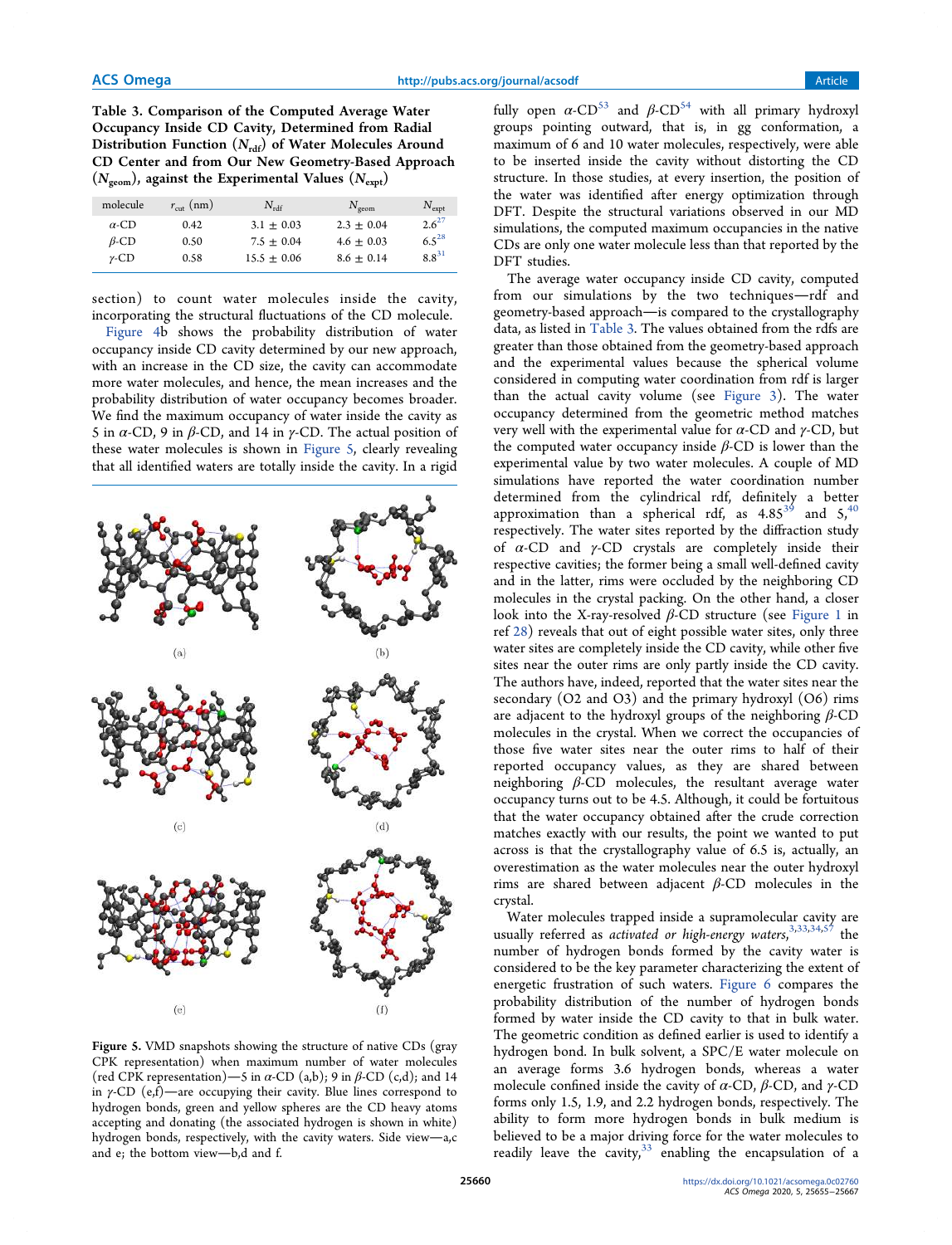

Figure 6. Comparing the probability distribution of number of hydrogen bonds,  $n_{\text{HB}}$ , per water molecule inside CD cavity to that in bulk water. Color code: green— $\alpha$ -CD; blue— $\beta$ -CD; red— $\gamma$ -CD; and magenta-bulk water.

hydrophobic solute in the cavity. We have also observed that the water molecules that are trapped inside cavity prefer to form hydrogen bonds with the neighboring water molecules (Figure 5). Although, a glucose unit of CD forms about 4−5 hydrogen bonds with water molecules, the probability of a cavity water forming hydrogen bond with a CD atom is found to be only 20−35%. It is worth noting that the probability of the cavity to be occupied by a single water is very low, even in smaller  $\alpha$ -CD cavity (Figure 4b). This preferential hydrogen bonding of confined water molecules among itself results in localization of water molecules in the central cylindrical region about the CD molecular axis (Figure 5).

A detailed understanding of the thermodynamics of water inside cavity can be deduced from the binding energies and the excess solvation chemical potentials. The probability distribution of binding energies of water molecules inside CD cavity and in neat water is shown in Figure S1 in the Supporting Information For a water trapped in CD cavity, the distribution of binding energies is seen to be shifted to the right of the corresponding distribution for bulk water, that is, toward higher energies. With a decrease in the cavity size, the energy distribution is further shifted to the right. From Table 4, we can notice that the average interaction energy is negative (attractive interaction) in all systems, but the interaction energy is less attractive for a water molecule confined within CD cavity. Furthermore, the interaction energy becomes less attractive with a decrease in the cavity size. The hydrophobic nature of CD cavity is well known,<sup>2–4</sup> only the outer rims are hydrophilic in nature. It is quite compelling to attribute the decrease in average binding energy of a water molecule confined in CD cavity to the hydrophobic nature of the cavity. The dispersion and electrostatic contributions of the binding energies, however, reveal a contrasting phenomenon. For a water molecule, either in bulk medium or confined in CD cavity, the dispersion interaction is repulsive in nature and it is the attractive electrostatic interaction that leads to an attractive mean binding energy (Table 4). Inside the cavity, the dispersion energy of a water molecule is less repulsive than

that in bulk, indicating an attractive interaction between CD atoms and the water molecule. The increase in the CD−water dispersion attraction, however, could not offset the decrease in the attractive electrostatic interaction in the confined environment, ultimately leading to low binding energy for a confined water.

To understand the positional dependence of the interaction energy of a water molecule in CD cavity, we computed the average binding energy of water near a CD heavy atom from the binding energies of the cavity water molecules proximal to that atom. Figure 7 shows the surface plot of all native CDs colored according to the average binding energy of water near the surface relative to the average binding energy of a water molecule in bulk medium. As a CD cavity is constricted in the middle, it is not possible to obtain a complete view of the cavity through one perspective, so we have provided two views-one through the secondary hydroxyl rim (top view) and the other through the primary hydroxyl rim (bottom view). We can notice the blue region in the middle of the cavity in all native CDs, representing the unfavorable interaction energy of a water molecule in the cavity center because the hydrogen bond network of a water molecule is maximally compromised in that position. With an increase in the CD size, the water occupancies inside the cavity increase and, thereby, the number of hydrogen bonds per water molecule increases, hence, the interaction energies of water molecules in the cavity center becomes less unfavorable as revealed by the decrease in the intensity of the blue shade in the CDs. At this juncture, it is worth mentioning that because of the observed shift in the distribution of water binding energies (Figure S1), the range of water binding energies are slightly different among the CDs; therefore, the intensity of the color in the surface plots may not represent the absolute average binding energy of water in a site. The observed color gradient in a molecule, however, is a true representative of the energy gradient across the CD cavity.

Both the outer rims of the CDs are pink/red colored, indicating favorable interaction energies of water molecules near the rims, as those water molecules can interact with rim hydroxyl groups and other water molecules outside the CD cavity. It is interesting to find that the interaction energy of water near the primary hydroxyl rim is comparatively less favorable than that near the secondary hydroxyl rim of  $\alpha$ -CD, in contrast to the observation of more favorable water interaction near the primary hydroxyl rims of β-CD and γ-CD than that near their secondary hydroxyl rims. This is predominantly attributable to the conformation of the hydroxyl groups in the primary hydroxyl rim-gg vs gt conformations. In the case of  $\alpha$ -CD, the primary hydroxyl groups majorly point outward of CD cavity (gg conformation), so they cannot interact with the cavity confined water molecules. On the other hand, the increase in the population of the inward pointed hydroxyl groups in the primary hydroxyl rims of the  $β$ -CD and γ-CD promotes favorable hydrogen bonding between cavity

Table 4. Energetics of a Water Molecule Confined in CD Cavity and in Neat Water

| system       | $\epsilon_{\text{vdW}}$ (kJ/mol) | $\epsilon_{\text{elec}}$ (kJ/mol) | $\epsilon$ (kJ/mol) | $\mu_{\rm w}^{\rm ex}$ (kJ/mol) |
|--------------|----------------------------------|-----------------------------------|---------------------|---------------------------------|
| $\alpha$ -CD | $8.8 + 0.2$                      | $-89.5 \pm 0.7$                   | $-80.6 + 0.6$       | $-22.5 \pm 2.8$                 |
| $\beta$ -CD  | $11.6 + 0.1$                     | $-95.3 \pm 0.1$                   | $-83.7 \pm 0.3$     | $-25.1 \pm 2.2$                 |
| $\nu$ -CD    | $13.6 + 0.1$                     | $-101.6 + 0.1$                    | $-88.0 + 0.1$       | $-27.0 + 2.3$                   |
| neat water   | $18.0 + 0.02$                    | $-110.8 + 0.03$                   | $-92.8 + 0.02$      | $-29.8 + 0.3$                   |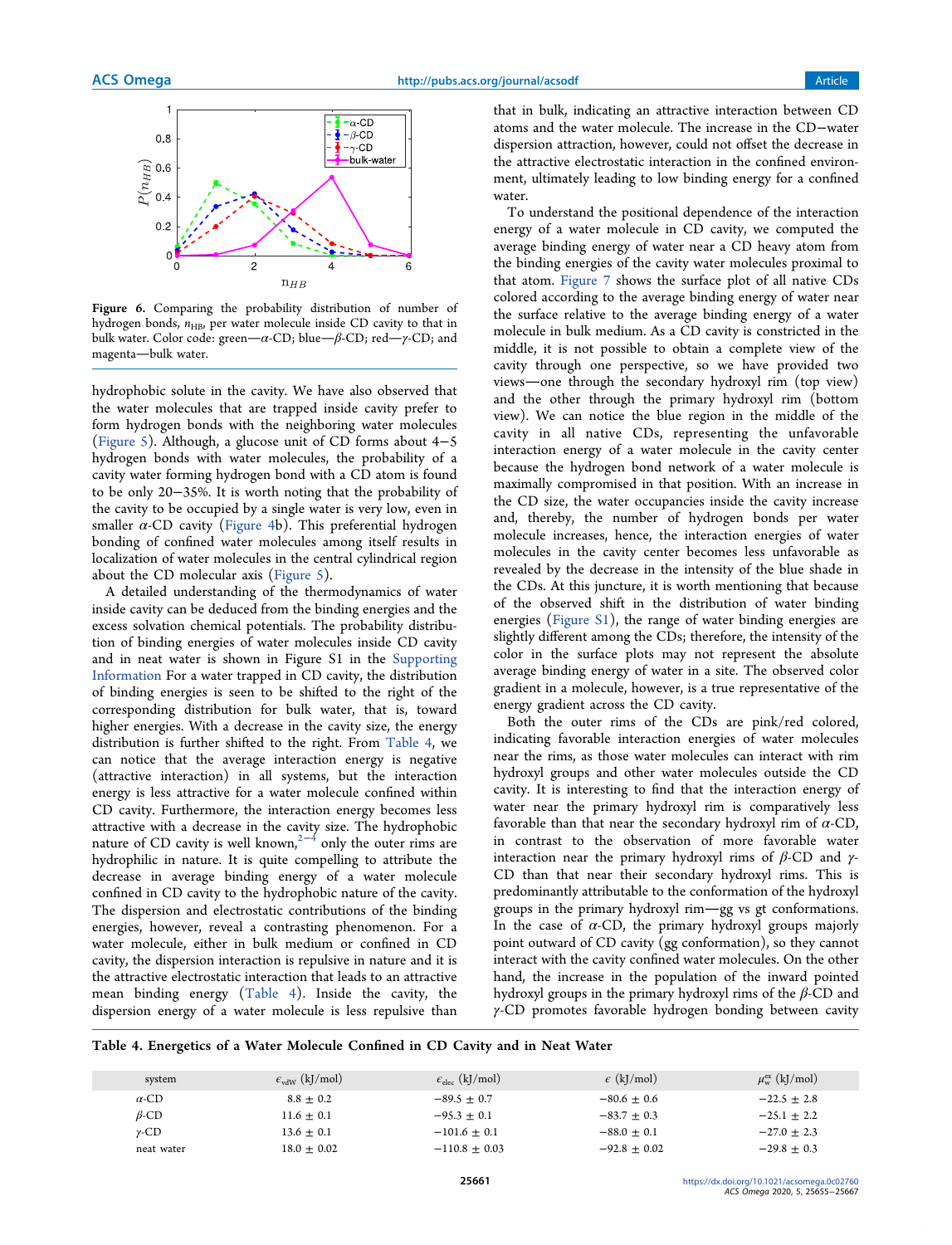

Figure 7. VMD snapshots showing the colored surface of the cavity of native CDs—α-CD (a,b); β-CD (c,d); and γ-CD (e,f)—showing the gradient in the average binding energy of water proximal to the CD surface relative to the average binding energy of water in bulk medium. Top view (perspective through the secondary hydroxyl  $r$ im) $-a$ ,c and e; the bottom view (perspective through the primary hydroxyl rim)-b,d and f. The colors red, white, and blue correspond to favorable, comparable, and unfavorable binding energies, respectively, with respect to the average binding energy in bulk water.

water and the primary hydroxyl groups (as seen in Figure 5d,f). Indeed, because of stiff intramolecular hydrogen bonds in the secondary hydroxyl rim, the interaction energy of the water molecules near the secondary hydroxyl rims is pretty much equivalent in all native CDs.

Using histogram overlap technique,<sup>58,59</sup> we calculated the excess free energy of solvation,  $\mu_w^{\text{ex}}$ , of a water molecule in CD cavity and in bulk (Figure 8a). The computed  $\mu_w^{\text{ex}}$  for bulk water is 29.8 kJ/mol, although it is at the higher end, it is in reasonable agreement with other SPC/E free-energy calculations within an error of 1  $k_B$ T.<sup>60−62</sup> The excess chemical potentials of solvation of a water molecule in CD cavities (Table 4) are also negative but higher than the bulk water, it follows the order:  $\mu_{w,a\text{-CD}}^{\text{ex}} > \mu_{w,\beta\text{-CD}}^{\text{ex}} > \mu_{w,\gamma\text{-CD}}^{\text{ex}}$ . The associated error (2.2−2.8 kJ/mol  $\sim 1 \; k_{\text{B}}T$ ) in the estimation of the  $\mu_{\text{w}}^{\text{ex}}$  of water in CD cavities is, however, comparatively higher than



Figure 8. (a) Estimation of the excess solvation chemical potential of a water molecule, inside CD cavity and in bulk water, from the histogram overlap method. Color code: green $-\alpha$ -CD; blue $-\beta$ -CD; red $-\gamma$ -CD, and magenta-bulk water. (b) Difference in the binding energies ( $\Delta \epsilon = \epsilon_{\text{w, cavity}} - \epsilon_{\text{w,bulk}}$ ) and the excess chemical potentials of solvation  $(\Delta \mu^{\text{ex}} = \mu^{\text{ex}}_{w, \text{cavity}} - \mu^{\text{ex}}_{w, \text{bulk}})$  of a water molecule in CD cavity and in bulk water are strongly correlated to the hydrogen bond deficiency of the intra cavity water molecule. Color code: blue $-\Delta\epsilon$ and magenta— $\Delta \mu$ <sup>ex</sup>. Symbols are the simulation data, and the lines are the linear fit.

that for bulk water (0.3 kJ/mol  $\ll 1$   $k_B T$ ) as the number of cavity confined water molecules is low. Indeed, the associated error is the highest for  $\alpha$ -CD as the water occupancy inside the cavity of  $\alpha$ -CD is the lowest.

In aqueous solution, water in CD cavity exists in dynamic equilibrium with bulk water, hence, the chemical potential of water in either regions is equal:  $\mu_{w, \text{cavity}} = \mu_{w, \text{bulk}}$ . The chemical potential of a water in a region,  $\mu_{w, \text{region}}$ , comprises an ideal contribution (first two terms on the right) and the excess contribution (the last term)

$$
\mu_{\text{w,region}} = \mu_0(T) + k_B T \ln \rho_{\text{w,region}} + \mu_{\text{w,region}}^{\text{ex}}
$$
 (1)

The first term  $\mu_0(T)$  depends only on temperature, accounting for the translational motion and internal degree of freedom of a molecule. One can, therefore, determine the difference between the excess chemical potentials of water in CD cavity and in bulk water from their corresponding water densities

$$
\mu_{\text{w, cavity}}^{\text{ex}} - \mu_{\text{w,bulk}}^{\text{ex}} = -k_{\text{B}} T \ln \left( \frac{\rho_{\text{w, cavity}}}{\rho_{\text{w,bulk}}} \right)
$$
(2)

Although we know the average water occupancy in CD cavity (Table 3), it is difficult to compute the average density of water inside CD cavity without an accurate estimation of the volume of the CD cavity. We have approximately calculated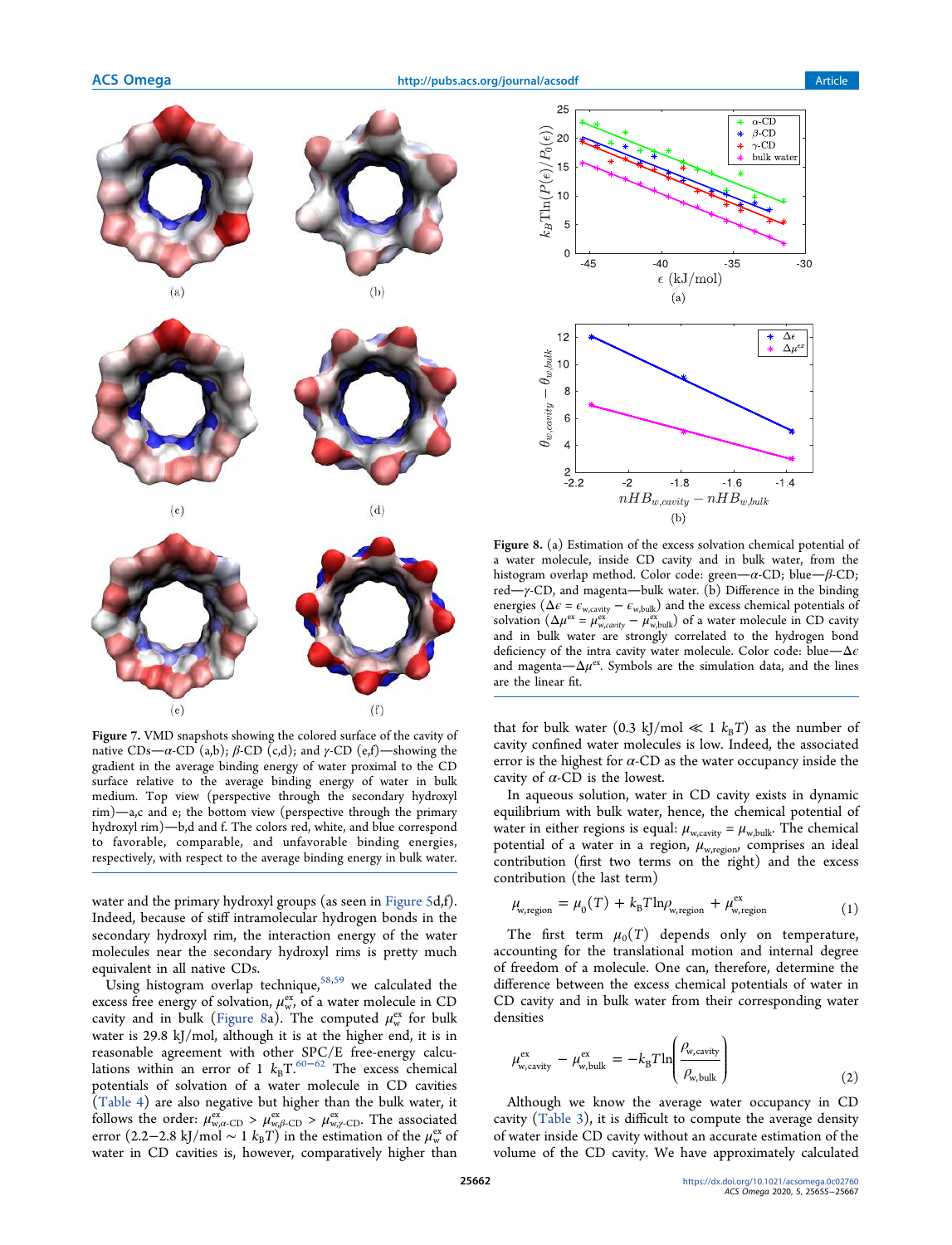the cavity volume as the sum of the volumes of the top and bottom truncated cones (see the Supporting Information), however, such a calculation does not incorporate the fluctuations into the cavity volume observed during the simulation. The difference in the excess chemical potentials of water computed from the approximate average water density in CD cavity is tabulated in Table 5 and is compared against

Table 5. Energetics of Water in CD Cavity Relative to Bulk Water Properties<sup>a</sup>

| system       | $\Delta \epsilon$ (kJ/mol) | $\Delta^1\mu_w^{ex}$ (kJ/mol) | $\Delta^2 \mu_{\rm w}^{\rm ex}$ (kJ/mol) |
|--------------|----------------------------|-------------------------------|------------------------------------------|
| $\alpha$ -CD | 12.2                       | 7.3                           | 5.1                                      |
| $\beta$ -CD  | 9.1                        | 4.7                           | 4.0                                      |
| $\gamma$ -CD | 4.8                        | 2.8                           | 3.1                                      |
| .            | $\cdot$ 1 $\cdot$<br>-     |                               |                                          |

 $a^a \Delta \theta \equiv \theta_{\rm w, cavity} - \theta_{\rm w, bulk}$ ;  $\Delta^1 \mu_{\rm w}^{\rm ex}$ —estimate from the histogram overlap method; and  $\Delta^2 \mu_w^{\text{ex}}$  estimate from the average water density in CD cavity and in bulk medium as per eq 2.

those values obtained from the histogram overlap method. We can notice that the estimates from both the approaches are comparable within the associated error of histogram overlap estimate. The observed deviation between the average values, especially the larger deviation in the case of  $\alpha$ -CD, is partly due to the large error limit on the histogram overlap estimate, owing to low number of water molecules confined inside the cavity, and partly due to the inaccuracy in computing the cavity volume by ignoring the actual fluctuations in the CD structure.

Inside a CD cavity, a water molecule forms a fewer number of hydrogen bonds. Because the environment in the cavity is not conducive to complete the water hydrogen bond network, the binding energy and excess chemical potential of water in CD cavity are less favorable compared to that in bulk water. Figure 8b shows the strong correlation between the energetics of water in CD cavity relative to bulk water and the difference in the number of hydrogen bonds formed by the cavity water and the bulk water. The intra cavity water molecules are, indeed, energetically frustrated, as commonly referred to as *activated or high-energy waters*, 3,33,34 because of their hydrogen bond deficiency. It is interesting to note that the difference between the excess chemical potentials of water in CD cavity and in bulk is comparatively less unfavorable than the corresponding difference in the binding energies (Table 5). The trend is the same irrespective of the difference in the average values of  $\Delta\mu_{\rm w}^{\rm ex}$  obtained from the two approaches. The observation suggests that the excess entropy of water inside the cavity is comparatively favorable than that in bulk water.

The local structure around a water molecule would definitely provide some insights into the entropy of water, so we computed the tetrahedral order parameter for a water molecule in bulk and in cavity. The distribution of probability density of tetrahedral order parameter (Figure 9) for bulk water,  $q_{4, i^{\prime}}$  is bimodal with a primary peak of about 0.8 and a secondary peak of about 0.5, in agreement with the earlier reports.<sup>63,64</sup> In bulk water, the order parameter spans in the range  $(0,1)$ ; on the other hand, the order parameter of the cavity water varies in the range  $(-1,1)$  with a significant fraction of negative values. The order parameter becomes negative when some of the neighboring atoms (*j* and *k*) around the central molecule (*i*) make an acute angle  $(\theta_{jik} < \pi/2)$ . While all the nearest neighbors of a water molecule in bulk medium are water molecules, the nearest neighbor of the cavity could be neighboring intra cavity water molecules and/or the heavy



Figure 9. Comparing the probability density of tetrahedral order parameter,  $q_{4,i}$ , of a water molecule inside CD cavity to that in bulk water. The probability of finding the parameter,  $q_{4,i}$ , in an interval (a,b) can be obtained by integrating the probability density distribution:  $P(a \le q_{4,i} \le b) = \int_a^b \widetilde{P}(q_{4,i}) dq_{4,i}$ . Color code: green— $\alpha$ -CD; blue $-\beta$ -CD; red $-\gamma$ -CD; and magenta-bulk water.

atoms on the CD inner wall. The ratio corresponding to the average number of nearest atom of a cavity water being the neighboring intra cavity water oxygens  $(n_{wo})$  to that being the heavy atoms of the CD wall  $(n_{\text{CD}})$  i.e.,  $n_{\text{wo}}/n_{\text{CD}}$  is 1.3/2.7 in  $\alpha$ -CD, 2.4/1.6 in  $\beta$ -CD, and 3.1/0.9 in  $\gamma$ -CD. While the average tetrahedral order parameter of bulk water is 0.64, the average value of the order parameter for a cavity water drops to 0.21 in γ-CD, further it drops to 0.13 in  $β$ -CD and almost vanishes with a value of 0.06 in  $\alpha$ -CD. An earlier MD study has also reported a significant reduction in the tetrahedral order parameter for cavity confined water molecules.<sup>43</sup> The lowering of tetrahedral order parameter implies an increase in the orientational degree of freedom for the water molecules confined in CD cavity, confirming the higher entropy of a water molecule inside CD cavity compared to that in bulk medium.

During complexation of a drug in CD cavity, the expulsion of water molecules from the CD cavity is the primary step. When a water molecule moves from the CD cavity to bulk medium, because of the increase in the number of hydrogen bonds, both the binding energy and the excess chemical potential of water become more favorable, but the orientational degree of freedom of a water molecule gets compromised because of the higher tetrahedral order parameter in bulk medium. This suggests that CD-drug complexation would be enthalpically driven, however, one needs to consider the entropy and the enthalpy change associated with the CD-drug interactions and the desolvation of the drug from the aqueous solution.

## ■ **CONCLUSIONS**

Cyclization of  $\alpha$ -glucose molecules into CD alters the molecular conformation of  $\alpha$ -glucose molecules to avoid steric clashes. The primary hydroxyl groups predominantly assume gg conformation, with the hydroxyl groups pointing outward of the CD macrocycle, enabling the interaction and hydrogen bonding of CD atoms with waters in the outer hydration layer. The significant conformational change for one of the secondary hydroxyl group (O3H3) makes O3 a better hydrogen bond donor than O2. The force field GROMOS  $56A6_{\text{Carbo R}}$  correctly models the polygonal arrangement and the conformational changes of the primary (O6H6) and the secondary (O3H3) hydroxyl groups of the  $\alpha$ -glucose molecules in the CD macrocycle. All native CDs were found to adopt a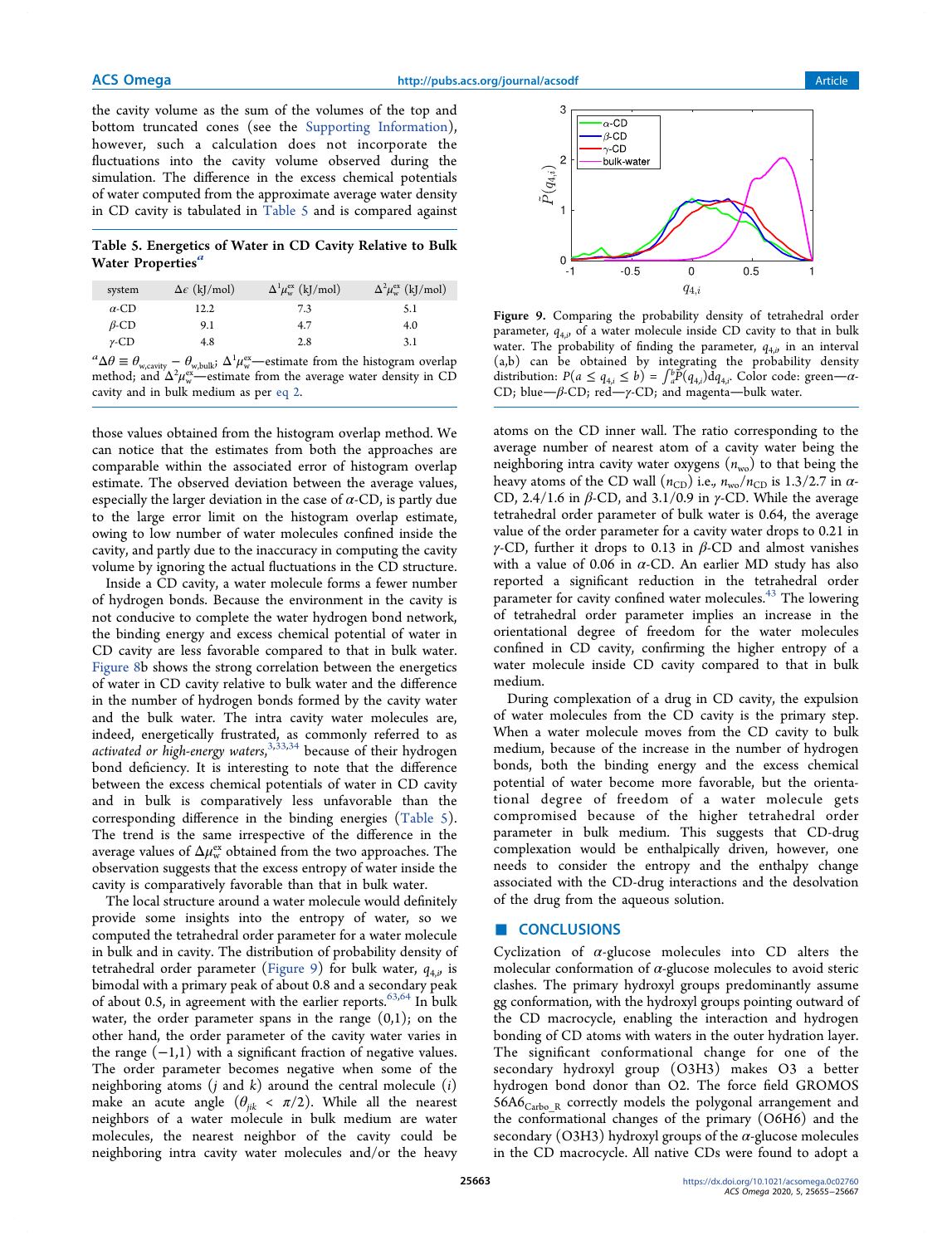round symmetric structure with about *n* − 1 intramolecular CD−CD hydrogen bonds in the secondary rim, where *n* corresponds to the number of glucose in the CD molecule. NMR and diffraction experiments suggest that the rigidity of  $\beta$ -CD, comparative to  $\alpha$ -CD or  $\gamma$ -CD structures, is due to the higher stability of its intramolecular hydrogen bonds, ascribing the low solubility of  $\beta$ -CD in water. The equivalent degree of intramolecular hydrogen bonding and the rigidity of the secondary hydroxyl rims of the CDs, observed in our simulations, may not reproduce the difference in aqueous solubility of the CDs appropriately, hence, certain special modification in the molecular model might be necessary.

Although the outer CD surface is in the shape of a hollow truncated cone, the positioning of the glycosidic oxygen to maintain the polygonal symmetry of a CD centrally constricts the inner surface, making the CD cavity to look like a conical hourglass. The heights of the two cones are not equal, even though CD is radially symmetric, it is highly asymmetrical along its height. Most commonly used approach of estimating cavity occupancy from the radial distribution function of water about the CD center would definitely over predict the cavity hydration. In this work, we have developed a simple geometrybased approach to identify intra cavity waters, incorporating the instantaneous fluctuation of the CD structure. The average and maximal water occupancies inside CD cavity closely match with the crystallography and DFT studies, respectively. As expected, the cavity waters formed lesser number of hydrogen bonds than the bulk water, and the number of hydrogen bonds is found to decrease with decrease in the CD size. Water molecules trapped inside cavity tend to hydrogen bond among themselves, reflecting the associative nature of water, eventually, leading to localization of waters in the central cylindrical region; this perhaps explains the close agreement of water occupancy determined by our technique with that of the cylindrical rdf approach.

In aqueous solution, water in CD cavity exists in dynamic equilibrium with that in bulk medium, however, the confined water molecules are energetically frustrated. The mean binding energy of water inside CD cavity is unfavorable compared to bulk water, owing to the decrease in the attractive electrostatic interactions inside CD cavity, which the attractive CD−water dispersion interaction could not offset. The hostile environment inside CD cavity is due to the reduction in the number of hydrogen bonds for the confined water, manifested by the strong correlation between the energetics of cavity confined water molecules and their hydrogen bond deficiency. The extent of gain in excess chemical potential, when a water molecule moves out of CD cavity, is less than the gain in binding energy, indicating the excess entropy of water inside the cavity to be higher. The drastic reduction in the tetrahedral order parameter of water molecules in CD cavity, which almost vanishes in the  $\alpha$ -CD cavity, clearly reveals the increase in the orientational degree of freedom for water in CD cavity.

Finally, we would like to point out that our results have significant implications to the process of encapsulation of a hydrophobic drug in CD cavity. While accommodating a drug molecule inside CD cavity, the intra cavity water molecules are expelled to bulk medium. Such water molecules, due to increase in number of hydrogen bonds in bulk medium, would gain enthalpy and lose some orientational degree of freedom. Hence, CD-drug complexation would be mainly enthalpically driven unlike a classical entropically driven hydrophobic interactions. Of course, one cannot neglect the work required to desolvate the drug from aqueous solution or direct CD-drug interactions, which are out of scope of the current study.

## **METHODS**

**Simulation Details.** MD simulations of native  $CDs-\alpha$ -CD,  $\beta$ -CD, and  $\gamma$ -CD-in water were performed with the GROMOS  $56A6_{\text{Carbo R}}$  force field<sup>50</sup> for CDs and the SPC/E water model<sup>65</sup> using GROMACS simulation package (version 4.6.5). The cyclic structure of  $\alpha$ -CD (pdb ID: 4fem.pdb),<sup>66</sup>  $\beta$ -CD (pdb ID: 3cgt.pdb),<sup>67</sup> and  $\gamma$ -CD (pdb ID: 5e70.pdb)<sup>68</sup> were obtained from the protein data bank. Simulation of a single  $\alpha$ -glucose in the SPC/E water box was also carried out to compute the conformational properties of a free monomeric glucose. Each system was energy minimized upto 500 steepest descent steps followed by a short 100 ps equilibration at *NVT* conditions using a Berendsen thermostat<sup>69</sup> at 298 K. An *NPT* run of 1 ns was carried out at 298 K and 1 bar using the Nose− Hoover Thermostat<sup>70</sup> and Parrinello Rahman barostat<sup>71</sup> to equilibrate the system. All bonds were constrained using LINCS algorithm. Dispersion interactions were truncated at 1 nm. PME was used for electrostatic interactions with a real space cut off of 1 nm. MD integration time-step of 2 fs was used. Finally a production run of 30 ns under *NVT* conditions at 298 K was carried out. The configurations saved every 5 ps of the production run were used for further analysis. The average and the standard deviation for the computed properties were obtained from block averaging by splitting the trajectory of production run into three blocks of 10 ns each. For calculation of bulk water properties, 30 ns *NPT* simulation of a well-equilibrated 512 water box was carried out with the same simulation protocol, as listed above for CD− water simulation.

Procedure to Identify Cavity Water. We have incorporated the geometrical dimension of the CD cavity in identifying a cavity water. The cavity resembles a conical hourglass with its geometric center coinciding with the center of the mass of the glycosidic oxygens (O1). The centers of mass of the primary hydroxyl oxygens (O6), the glycosidic oxygens (O1), and the secondary hydroxyl oxygens (O2) are observed to be fairly collinear, with an average angle between the three centers of mass being 172°. The line passing through these center of mass, therefore, can be considered as the central molecular axis of CD. Our stepwise procedure, to identify cavity waters, is as follows: first, for every water molecule in the system, we calculate the distance between the water oxygen and centers of mass of O1 rim, O2 rim, and O6 rim to determine the nearest center of mass for the water molecule. Second, we check whether the distance between the nearest center of mass and the water oxygen is less than the corresponding rim radii. If so, then we calculate the vertical height of water oxygen and both the hydrogens of the water molecule from the CD center (O1 center of mass). The vertical height of an atom is computed as the magnitude of the projection of the vector connecting the atom and the CD center, along the central molecular axis. Finally, if the vertical height of any atom of the water molecule is less than the height of the nearest center of mass of the either outer rims (O2 rim or O6 rim), that is, either  $h_{12}$  or  $h_{16}$ , then the water molecule is identified to be within the CD cavity. When O1 center of mass is identified as the nearest center of mass for a water molecule, it is not necessary to determine the vertical height, it is just sufficient to check whether the radial distance between the water oxygen and the O1 center of mass is less than the O1 rim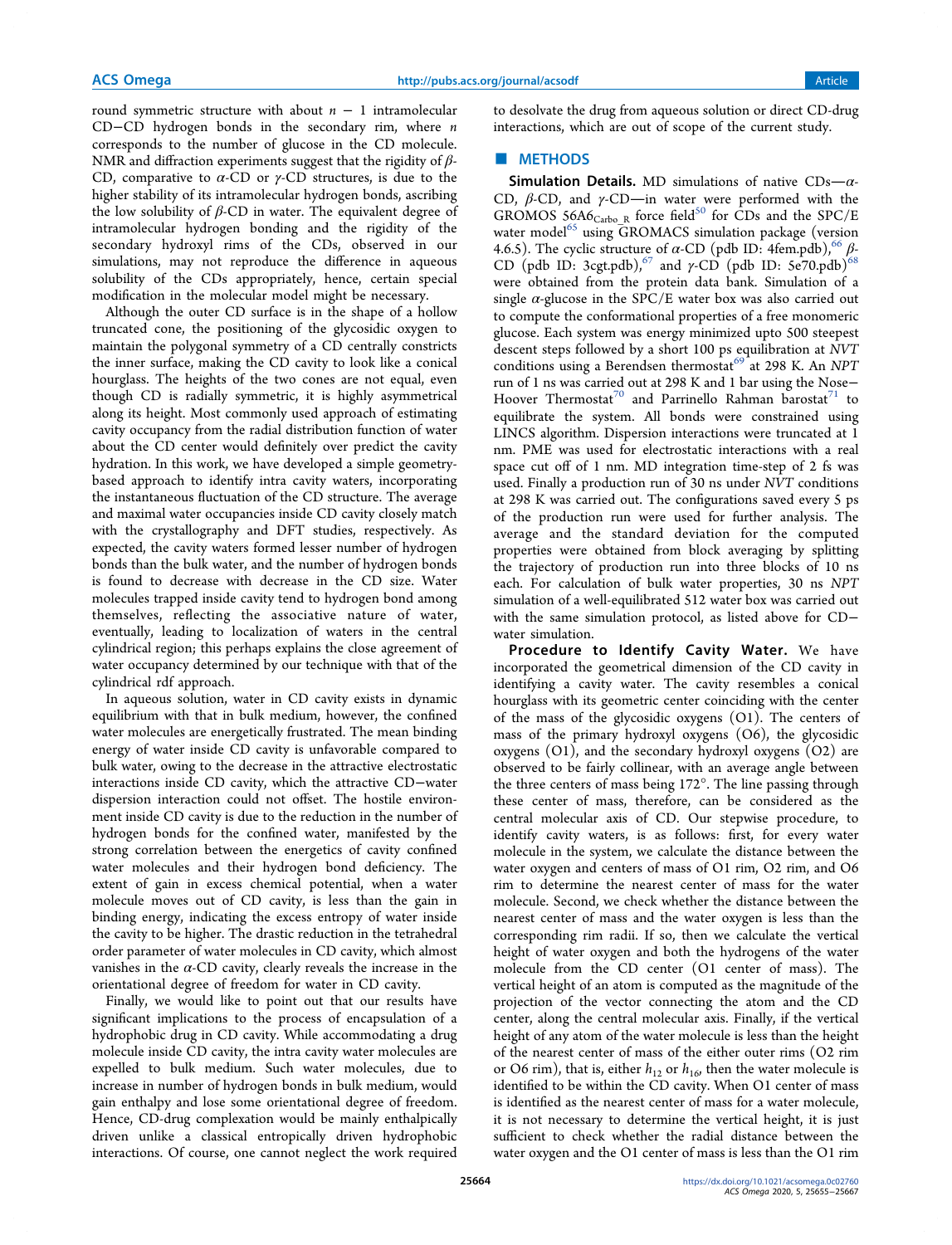radii. To account for the flexibility of the CD structure, the calculation of the center of mass of the rims, heights of the both conical sections, and the radii of every rim were computed for every frame of the production run.

Excess Chemical Potential. We have computed the excess chemical potential of solvation of a water in CD cavity and in bulk water through the histogram overlap method,  $58,59$ that is, by curve fitting the overlapping region of the histograms of the interaction energy for the removal and the insertion of a water molecule from/in to the system. The theory is briefly discussed here. The excess chemical potential of solvation of a molecule is directly related to the distribution of binding energy  $P(\epsilon)$  of the molecules

$$
\exp(\beta \mu^{\text{ex}}) = \langle \exp(\beta \epsilon) \rangle = \int P(\epsilon) \exp(\beta \epsilon) d\epsilon \tag{3}
$$

 $\beta \equiv 1/k_B T$  is the inverse of the product of the Boltzmann constant  $(k_B)$  and the system temperature  $(T)$ . The binding energy  $(\epsilon)$  of a molecule is the interaction energy of the chosen molecule with the rest of the molecules in the system; in other words, it is the energy required to remove the chosen molecule from the system. The excess chemical potential can also be obtained from the distribution of the potential energy required to insert a molecule,  $P_0(\epsilon)$ , into the system

$$
\exp(-\beta \mu^{\text{ex}}) = \langle \exp(-\beta \epsilon) \rangle_0 = \int P_0(\epsilon) \exp(-\beta \epsilon) d\epsilon \tag{4}
$$

The subscript 0 in the second term  $\langle \cdots \rangle_0$  implies that the averaging is done over the configurations of the original unperturbed system, that is, the inserted molecule and the system are considered to be uncoupled. It is to be noted that in the eq 3, the chosen water molecule is coupled to the rest of the system. From these equivalent definitions of the excess chemical potential  $\mu^\mathrm{ex}$ , one can obtain the relationship between the distribution of potential energies in the coupled and the uncoupled systems

$$
\frac{P(\epsilon)}{P_0(\epsilon)} = \exp[\beta \mu^{\epsilon x} - \beta \epsilon]
$$
\n(5)

Using this identity, the excess chemical potential of solvation can be determined as the intercept by linear fitting  $k_B T$ ln- $(P(\epsilon)/P_0(\epsilon))$  to  $-\epsilon$ .

The histograms for the binding energy of a water molecule,  $P(\epsilon)$ , and inserted water molecule,  $P_0(\epsilon)$ , inside CD cavity and in neat water were computed using our in-house programs. The binding energy was calculated as a sum of dispersion interactions and electrostatic interactions of a given water molecule (a chosen water molecule or an inserted water molecule) with the rest of the system. The dispersion interactions were computed by the truncation scheme, and electrostatic interactions were computed through the generalized reaction field scheme with appropriate finite box size correction.<sup>72</sup> A cut off distance of 1.2 nm was used for both dispersion and electrostatic interactions. In CD−water simulation, 1000 water molecules were randomly inserted inside the CD cavity in every frame at different orientations. The inserted water molecule was ensured to be within the CD cavity as per the criteria defined by our geometry-based approach for cavity water. In the case of neat water simulation, a three-dimensional grid network was constructed at a distance of every 2 Å, and a water molecule at random orientation was inserted at every grid point, resulting in a insertion of 1728 water molecules in every frame.

Tetrahedral Order Parameter. The tetrahedral order parameter characterizing the local structure of a chosen water molecule, based on the orientation of its four nearest neighbors, is defined $^{73}$  as

$$
q_{4,i} = 1 - \frac{3}{8} \sum_{j=1}^{3} \sum_{k=j+1}^{4} \left( \cos \theta_{jik} + \frac{1}{3} \right)^2 \tag{6}
$$

where  $\theta_{ijk}$  is the angle formed by neighbors *j* and *k* with the central molecule *i*, and the summation involves six such angles. The possible range for the tetrahedral order parameter of a molecule is  $-3 \le q_{4,i} \le 1$ . The normalization factor of 3/8 in eq 6, however, ensures that the ensemble averaged tetrahedral order parameter,  $\langle q_4 \rangle$ , spans in the range  $0 \leq \langle q_4 \rangle \leq 1$ . The value of 1 corresponds to a perfect tetrahedral arrangement of neighboring molecules about the central molecule, while the value of 0 indicates a random mutual arrangement of molecules as in an ideal gas. While identifying the nearest neighbors for a water molecule inside CD cavity, we have considered all closest heavy atoms, that is, other intra cavity water oxygens and/or the heavy atoms of the CD inner wall.

# ■ ASSOCIATED CONTENT

#### **9** Supporting Information

The Supporting Information is available free of charge at https://pubs.acs.org/doi/10.1021/acsomega.0c02760.

> Radii of various rims of native CDs; probability distribution of binding energies of water inside CD cavity and in neat water; and cavity volume and the average water density in CD cavity (PDF)

## ■ AUTHOR INFORMATION

## Corresponding Author

M. Hamsa Priya − Department of Biotechnology, Bhupat and Jyoti Mehta School of Biosciences, Indian Institute of Technology Madras, Chennai 600036, India; orcid.org/0000-0003-3049-3531; Phone: +91-44-22574132; Email: hamsa@ iitm ac in

## Authors

- Avilasha A. Sandilya − Department of Biotechnology, Bhupat and Jyoti Mehta School of Biosciences, Indian Institute of Technology Madras, Chennai 600036, India
- Upendra Natarajan − Department of Chemical Engineering, Indian Institute of Technology Madras, Chennai 600036, India; orcid.org/0000-0003-3124-8482

Complete contact information is available at: https://pubs.acs.org/10.1021/acsomega.0c02760

#### Notes

The authors declare no competing financial interest.

## ■ ACKNOWLEDGMENTS

We thank the High Performance Computing Environment (HPCE), IIT Madras for providing the computational resources.

#### ■ REFERENCES

(1) Saenger, W. Cyclodextrin Inclusion Compounds in Research and Industry. *Angew. Chem., Int. Ed.* 1980, *19*, 344−362.

(2) Szejtli, J. Introduction and General Overview of Cyclodextrin Chemistry. *Chem. Rev.* 1998, *98*, 1743−1754.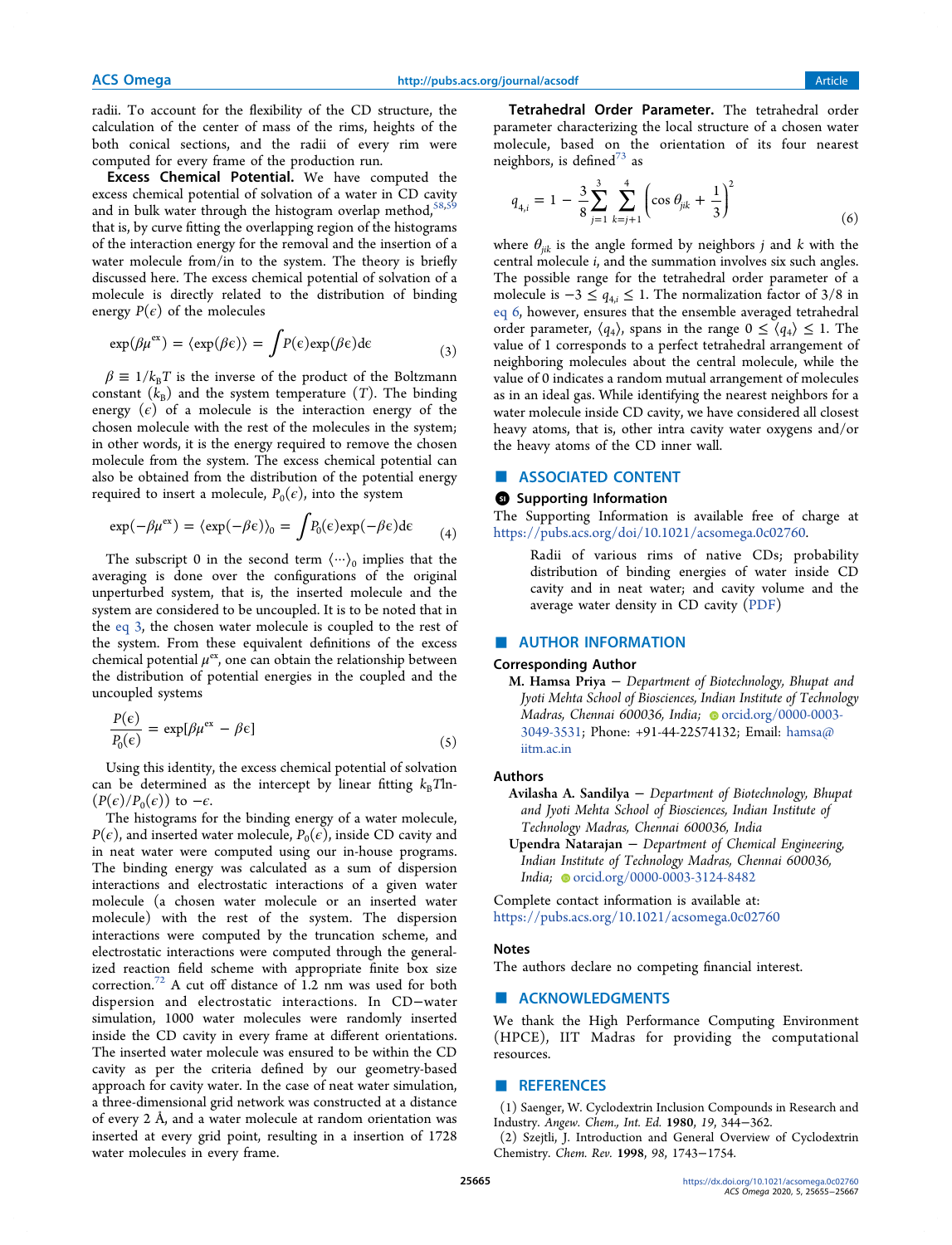(3) Connors, K. A. The Stability of Cyclodextrin Complexes in Solution. *Chem. Rev.* 1997, *97*, 1325−1358.

(4) Saenger, W.; Jacob, J.; Gessler, K.; Steiner, T.; Hoffmann, D.; Sanbe, H.; Koizumi, K.; Smith, S. M.; Takaha, T. Structures of the Common Cyclodextrins and Their Larger Analogues Beyond the Doughnut. *Chem. Rev.* 1998, *98*, 1787−1802.

(5) Betzel, C.; Saenger, W.; Hingerty, B. E.; Brown, G. M. Topography of cyclodextrin inclusion complexes, part 20. Circular and flip-flop hydrogen bonding in .beta.-cyclodextrin undecahydrate: a neutron diffraction study. *J. Am. Chem. Soc.* 1984, *106*, 7545−7557.

(6) Shahidi, F.; Han, X. Q. Encapsulation of Food Ingredients. *Crit. Rev. Food Sci. Nutr.* 1993, *33*, 501−547.

(7) Szente, L.; Szejtli, J. Cyclodextrins as Food Ingredients. *Trends Food Sci. Technol.* 2004, *15*, 137−142.

(8) Hicks, K. B.; Sapers, G. M.; Seib, P. A. Process for Preserving Raw Fruit and Vegetable Juices using Cyclodextrins and Compositions thereof. U.S. Patent 4,975,293 A, 1990.

(9) Alonso, L.; Cuesta, P.; Fontecha, J.; Juarez, M.; Gilliland, S. E. Use of β-cyclodextrin to decrease the level of cholesterol in milk fat. *J. Dairy Sci.* 2009, *92*, 863−869.

(10) Buschmann, H. J.; Schollmeyer, E. Applications of Cyclodextrins in Cosmetic Products: A Review. *J. Cosmet. Sci.* 2002, *53*, 185−192.

(11) Centini, M.; Maggiore, M.; Casolaro, M.; Andreassi, M.; Maffei Facino, R.; Anselmi, C. Cyclodextrins as Cosmetic Delivery Systems. *J. Incl. Phenom. Macro.* 2007, *57*, 109−112.

(12) Numanoğlu, U.; Şen, T.; Tarimci, N.; Kartal, M.; Koo, O. M. Y.; Onyüksel, H. Use of Cyclodextrins as a Cosmetic Delivery System for Fragrance Materials: Linalool and Benzyl Acetate. *AAPS PharmSciTech* 2007, *8*, 34−42.

(13) Crini, G.; Morcellet, M. Synthesis and Applications of Adsorbents Containing Cyclodextrins. *J. Sep. Sci.* 2002, *25*, 789−813.

(14) Morin-Crini, N.; Crini, G. Environmental Applications of Water-Insoluble β-Cyclodextrin−Epichlorohydrin Polymers. *Prog. Polym. Sci.* 2013, *38*, 344−368.

(15) Trinh, T.; Phan, D. V. Articles Containing Small Particle Size Cyclodextrin for Odor Control. U.S. Patent 5,429,628 A, 1995.

(16) Jency, D. A.; Umadevi, M.; Sathe, G. V. SERS Detection of Polychlorinated Biphenyls Using β-Cyclodextrin Functionalized Gold Nanoparticles on Agriculture Land Soil. *J. Raman Spectrosc.* 2015, *46*, 377−383.

(17) Patil, N. V.; Netravali, A. N. Cyclodextrin-Based "Green" Wrinkle-Free Finishing of Cotton Fabrics. *Ind. Eng. Chem.* 2019, *58*, 20496−20504.

(18) Singh, M.; Sharma, R.; Banerjee, U. C. Biotechnological Applications of Cyclodextrins. *Biotechnol. Adv.* 2002, *20*, 341−359.

(19) Jambhekar, S. S.; Breen, P. Cyclodextrins in Pharmaceutical Formulations I: Structure and Physicochemical Properties, Formation of Complexes, and Types of Complex. *Drug Discov. Today* 2016, *21*, 356−362.

(20) Zafar, N.; Fessi, H.; Elaissari, A. Cyclodextrin Containing Biodegradable Particles: From Preparation to Drug Delivery Applications. *Int. J. Pharm.* 2014, *461*, 351−366.

(21) Gidwani, B.; Vyas, A. A Comprehensive Review on Cyclodextrin-Based Carriers for Delivery of Chemotherapeutic Cytotoxic Anticancer Drugs. *BioMed Res. Int.* 2015, *2015*, 198268.

(22) Qiu, N.; Li, X.; Liu, J. Application of Cyclodextrins in Cancer Treatment. *J. Incl. Phenom. Macro.* 2017, *89*, 229−246.

(23) Liu, L.; Guo, Q.-X. The Driving Forces in the Inclusion Complexation of Cyclodextrins. *J. Incl. Phenom. Macro.* 2002, *42*, 1− 14.

(24) Taulier, N.; Chalikian, T. V. Hydrophobic Hydration in Cyclodextrin Complexation. *J. Phys. Chem. B* 2006, *110*, 12222− 12224.

(25) Tanford, C. *The Hydrophobic E*ff*ect: Formation of Micelles and Biological Membranes*, 2nd ed.; Wiley-Blackwell, 1980.

(26) Manor, P. C.; Saenger, W. Topography of Cyclodextrin Inclusion Complexes. III. Crystal and Molecular structure of Cyclohexaamylose Hexahydrate, The Water Dimer Inclusion Complex. *J. Am. Chem. Soc.* 1974, *96*, 3630−3639.

(27) Chacko, K. K.; Saenger, W. Topography of cyclodextrin inclusion complexes. 15. Crystal and molecular structure of the cyclohexaamylose-7.57 water complex, form III. Four- and sixmembered circular hydrogen bonds. *J. Am. Chem. Soc.* 1981, *103*, 1708−1715.

(28) Lindner, K.; Saenger, W. β-Cyclodextrin Dodecahydrate: Crowding of Water Molecules within a Hydrophobic Cavity. *Angew. Chem., Int. Ed.* 1978, *17*, 694−695.

(29) Harata, K. Crystal Structure of γ-Cyclodextrin at Room Temperature. *Chem. Lett.* 1984, *13*, 641−644.

(30) Harata, K. The Structure of the Cyclodextrin Complex. XX. Crystal Structure of Uncomplexed Hydrated γ-Cyclodextrin. *Bull. Chem. Soc. Jpn.* 1987, *60*, 2763−2767.

(31) Ding, J.; Steiner, T.; Zabel, V.; Hingerty, B. E.; Mason, S. A.; Saenger, W. Topography of cyclodextrin inclusion complexes. 28. Neutron diffraction study of the hydrogen bonding in partially deuterated .gamma.-cyclodextrin.cntdot.15.cntdot.7D2O at T = 110 K. *J. Am. Chem. Soc.* 1991, *113*, 8081−8089.

(32) Setny, P.; Baron, R.; McCammon, J. A. How can Hydrophobic Association be Enthalpy Driven? *J. Chem. Theory Comput.* 2010, *6*, 2866−2871.

(33) Biedermann, F.; Nau, W. M.; Schneider, H.-J. The Hydrophobic Effect Revisited-Studies with Supramolecular Complexes Imply High-Energy Water as a Noncovalent Driving Force. *Angew. Chem., Int. Ed.* 2014, *53*, 11158−11171.

(34) Biedermann, F.; Uzunova, V. D.; Scherman, O. A.; Nau, W. M.; De Simone, A. Release of High-Energy Water as an Essential Driving Force for the High-Affinity Binding of Cucurbit[n]urils. *J. Am. Chem. Soc.* 2012, *134*, 15318−15323.

(35) Raffaini, G.; Ganazzoli, F. Hydration and Flexibility of  $\alpha$ -,  $\beta$ -,  $\gamma$ and δ-Cyclodextrin: A Molecular Dynamics Study. *Chem. Phys.* 2007, *333*, 128−134.

(36) Cai, W.; Sun, T.; Shao, X.; Chipot, C. Can the Anomalous Aqueous Solubility of β-Cyclodextrin be Explained by its Hydration Free Energy Alone? *Phys. Chem. Chem. Phys.* 2008, *10*, 3236−3243.

(37) Naidoo, K. J.; Chen, J. Y.-J.; Jansson, J. L. M.; Widmalm, G.; Maliniak, A. Molecular Properties Related to the Anomalous Solubility of β-Cyclodextrin. *J. Phys. Chem. B* 2004, *108*, 4236−4238. (38) Naidoo, K. J.; Gamieldien, M. R.; Chen, J. Y.-J.; Widmalm, G.; Maliniak, A. Glucose Orientation and Dynamics in  $\alpha$ -,  $\beta$ -, and  $\gamma$ -

Cyclodextrins. *J. Phys. Chem. B* 2008, *112*, 15151−15157. (39) Yong, C. W.; Washington, C.; Smith, W. Structural Behaviour of 2-Hydroxypropyl-β-Cyclodextrin in Water: Molecular Dynamics

Simulation Studies. *Pharm. Res.* 2008, *25*, 1092−1099. (40) Rodriguez, J.; Hernán Rico, D.; Domenianni, L.; Laria, D.

Confinement of Polar Solvents within β-Cyclodextrins. *J. Phys. Chem. B* 2008, *112*, 7522−7529.

(41) Khuntawee, W.; Karttunen, M.; Wong-ekkabut, J. A Molecular Dynamics Study of Conformations of Beta-Cyclodextrin and its Eight Derivatives in Four Different Solvents. *Phys. Chem. Chem. Phys.* 2017, *19*, 24219−24229.

(42) Jana, M.; Bandyopadhyay, S. Microscopic Investigation of the Hydration Properties of Cyclodextrin and Its Substituted Forms. *Langmuir* 2009, *25*, 13084−13091.

(43) Jana, M.; Bandyopadhyay, S. Hydration Properties of  $\alpha$ -,  $\beta$ -, and γ-Cyclodextrins from Molecular Dynamics Simulations. *J. Phys. Chem. B* 2011, *115*, 6347−6357.

(44) Jana, M.; Bandyopadhyay, S. Kinetics of Hydrogen Bonds in Aqueous Solutions of Cyclodextrin and its Methyl-Substituted Forms. *J. Chem. Phys.* 2011, *134*, 01B611.

(45) Pereira, C. S.; Moura, A. F. d.; Freitas, L. C. G.; Lins, R. D. Revisiting the Internal Conformational Dynamics and Solvation Properties of Cyclodextrins. *J. Braz. Chem. Soc.* 2007, *18*, 951−961.

(46) Cézard, C.; Trivelli, X.; Aubry, F.; Djedaïni-Pilard, F.; Dupradeau, F.-Y. Molecular Dynamics Studies of Native and Substituted Cyclodextrins in Different Media: 1. Charge Derivation